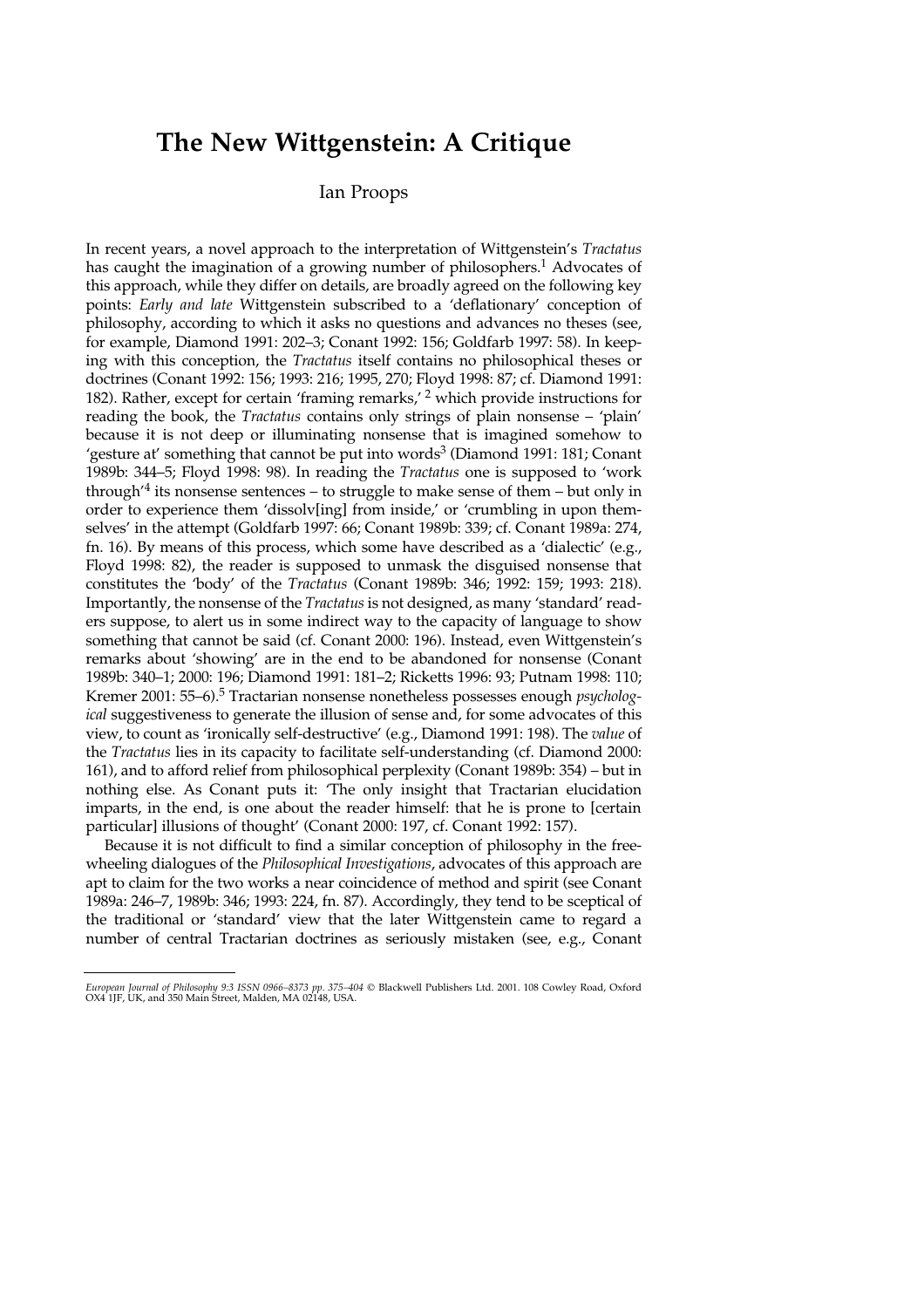1989a: 281 fn. 44, 1993: 224, fn. 87; 1995: 330, fn. 126). They question this view because they *have to*. If the *Tractatus* contains no substantive philosophical doctrines, there can be nothing of substance for Wittgenstein to have later repudiated.

In what follows I will submit this interpretation to critical scrutiny. My reservations about the 'New Reading' – as I shall term it<sup>6</sup> – stem from two sources. Firstly, the arguments in favour of the reading strike me as less persuasive than they are often taken to be; secondly, the reading conflicts with Wittgenstein's own later characterizations of the *Tractatus* as a book containing various substantive philosophical doctrines, and, indeed, with his later repudiation of certain of these doctrines. This second point may be made with reference to a range of issues, but for my purposes it will be convenient to narrow the focus: I will argue that one topic on which Wittgenstein expresses his own substantive philosophical views in the *Tractatus* is the nature and purpose of 'logical analysis.'7

I take issue with the New Reading because it poses an important challenge to the approach to Wittgenstein's early philosophy that I am inclined to favour. If the New Reading is correct, there can be no room for an interpretation that involves attributing any substantive philosophical position to the *Tractatus*. Since I believe that, on the contrary, there is much that is philosophically illuminating in *what* is said in the *Tractatus*, I aim in this essay to defend the value of work that engages with this content. Since I shall focus in the course of my argument on Wittgenstein's numerous retractions of philosophical positions, one might get the impression that I regard the *Tractatus* as containing only *false* substantive positions. This, however, would be a mistake. I focus on positions that Wittgenstein later identified as incorrect, or otherwise problematic, simply because these moments have a special value as evidence that Wittgenstein held substantive philosophical views at all. If I am successful in making this case, there will remain much important work to be done in demonstrating the correctness – or at least philosophical interest – of the many Tractarian positions that Wittgenstein did not later repudiate. But that is work for another occasion.

I should issue two further disclaimers before I begin. Firstly, in contending that the *Tractatus* propounds some substantive philosophical doctrines, I do not mean to foreclose the possibility that certain other of its 'propositions' may turn out to be mere pseudo-propositions. In fact, it seems to me likely that the *Tractatus* contains both pseudo-propositions *and* genuine propositions in its so-called 'body'. Secondly, although my purposes are critical, they are not exclusively so. In what follows I hope to bring to light what I take to be one of the most important developments in Wittgenstein's philosophy between the *Tractatus* and the *Philosophical Investigations*, namely: his abandonment of a tacitly held, and to some degree *inchoate*, conception of logical analysis as a process that brings to light something hidden in a proposition.

## **1. Preliminary Evaluation of the New Reading**

Let me begin by examining the grounds that have been offered for the New Reading. These, so far as I know, are the following: Firstly, the New Reading has

ã Blackwell Publishers Ltd. 2001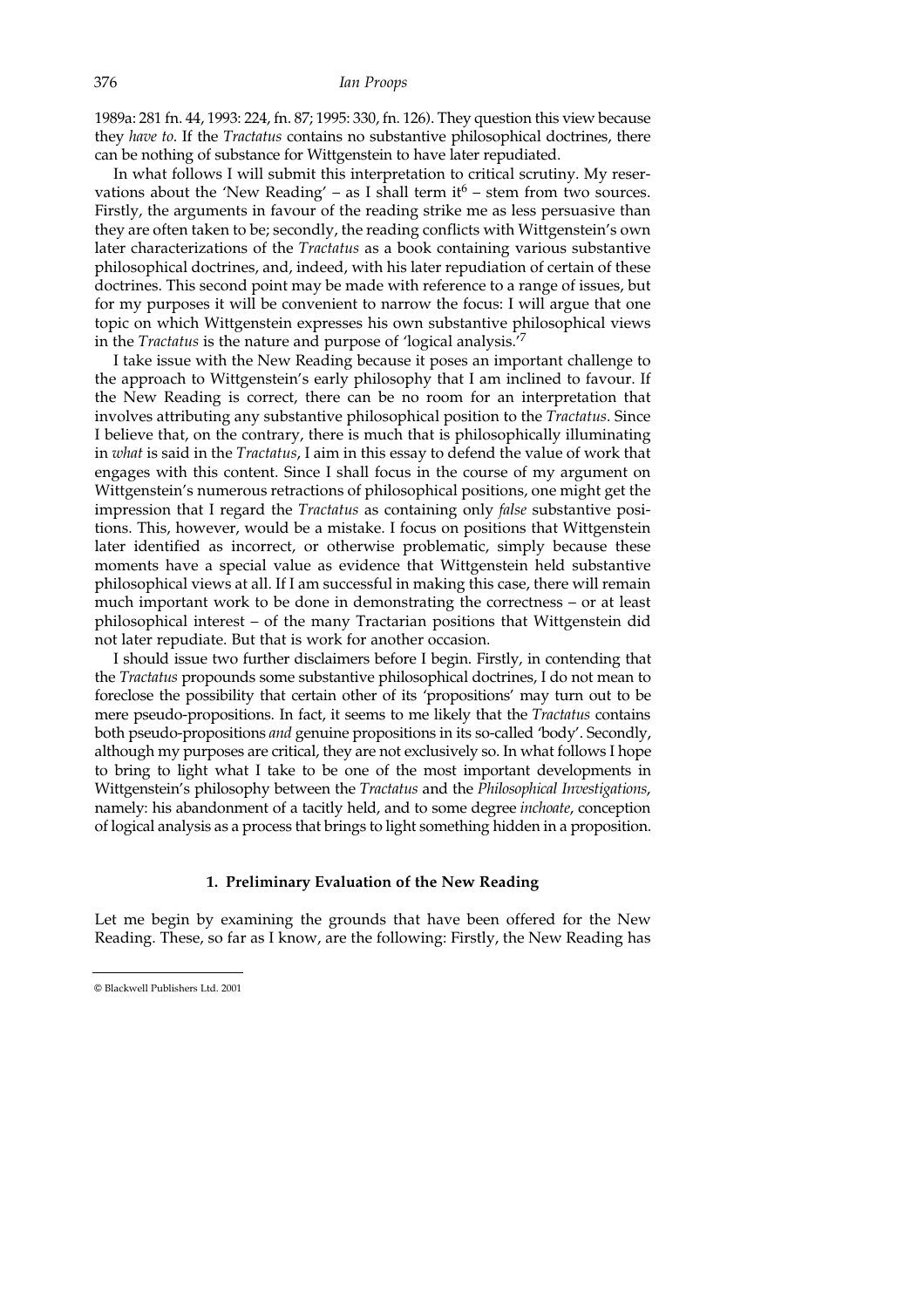the virtue of allowing us to take 'fully seriously' Wittgenstein's remark in the *Tractatus* that someone 'who understands [him] eventually recognizes [his propositions] as nonsensical (6.54).'8 Secondly, it charitably portrays Wittgenstein's philosophical career as involving no *major* reversals of position. Thirdly, it turns to its advantage the apparently paradoxical nature of Wittgenstein's remarks about 'showing'. The trouble is that too often, Wittgenstein goes ahead and *says* things that he claims 'cannot be said but only shown.' If we regard these remarks as 'ironically self-destructive,' rather than pragmatically inconsistent, we can avoid saddling Wittgenstein with an unworthy blunder.<sup>9</sup> Lastly, the New Reading takes seriously the idea that, as Conant puts it, 'philosophy as exemplified in the *Tractatus*' comprises 'not a body of doctrine but an activity' (Conant 1993: 217). I shall take these points in reverse order.

In arguing that the *Tractatus* does not present a body of doctrine, Conant rests a lot of weight on the opening sentences of its Preface. Wittgenstein says: 'This book will perhaps only be understood by those who have already thought the thoughts that are expressed in it – or similar thoughts. It is therefore not a textbook [*Lehrbuch*].' It ought to be plain, however, that far from supporting Conant's reading, these words actually undermine it. What is said to distinguish the *Tractatus* from a textbook is not its failure to express thoughts, but rather the possibility that it will be understood only by those who have already thought the thoughts it *does* express (or similar thoughts). It is not a textbook because, in contrast to any textbook worth its salt, it may turn out to be news to *none* of its readers. This otherwise obvious point is obscured by Conant's questionable rendering of '*Lehrbuch*' as 'work of doctrine', $10$  and by his omission of the crucial word 'therefore' from his translations of this remark (see, e.g., Conant 1989b: 345; 1993: 217).

Conant combines his interpretation of the Preface with an appeal to Wittgenstein's remark that philosophy is not a theory but an activity (4.112). He assumes that the activity in question is philosophy *as exemplified in the Tractatus*, but, for all he shows, it may rather be the activity of someone who follows 'the only strictly correct method' of philosophy described at 6.53 – a method which, as Conant himself acknowledges, is *not* the method of the *Tractatus*. <sup>11</sup> Since Wittgenstein was later to describe the 'main point' of the *Tractatus*, as 'the *theory* of what can be expressed by propositions. . .and what can not be expressed by propositions, but only shown' (my emphasis), $12$  there is in fact some reason to doubt that 4.112 could be intended to refer to philosophy as embodied in the *Tractatus*.

In any case, the 'activity' said to be constitutive of philosophy at 4.112 is not, as Conant implies, the unmasking of disguised nonsense (1989b: 344–6), but rather the 'clarification of *thoughts*' (4.112, my emphasis). Wittgenstein says that 'Philosophy should make clear and delimit sharply the thoughts which are, as it were, opaque and blurred' (4.112). So the result of philosophical activity is not, as Conant would have it, nonsense unmasked, but rather clarified *thought*.

Could the activity of making thoughts clear be part of the 'only strictly correct method' of philosophy envisaged at 6.53, a method which involves: '[demonstrating to one who wishes to say something metaphysical] that he has given no meaning

ã Blackwell Publishers Ltd. 2001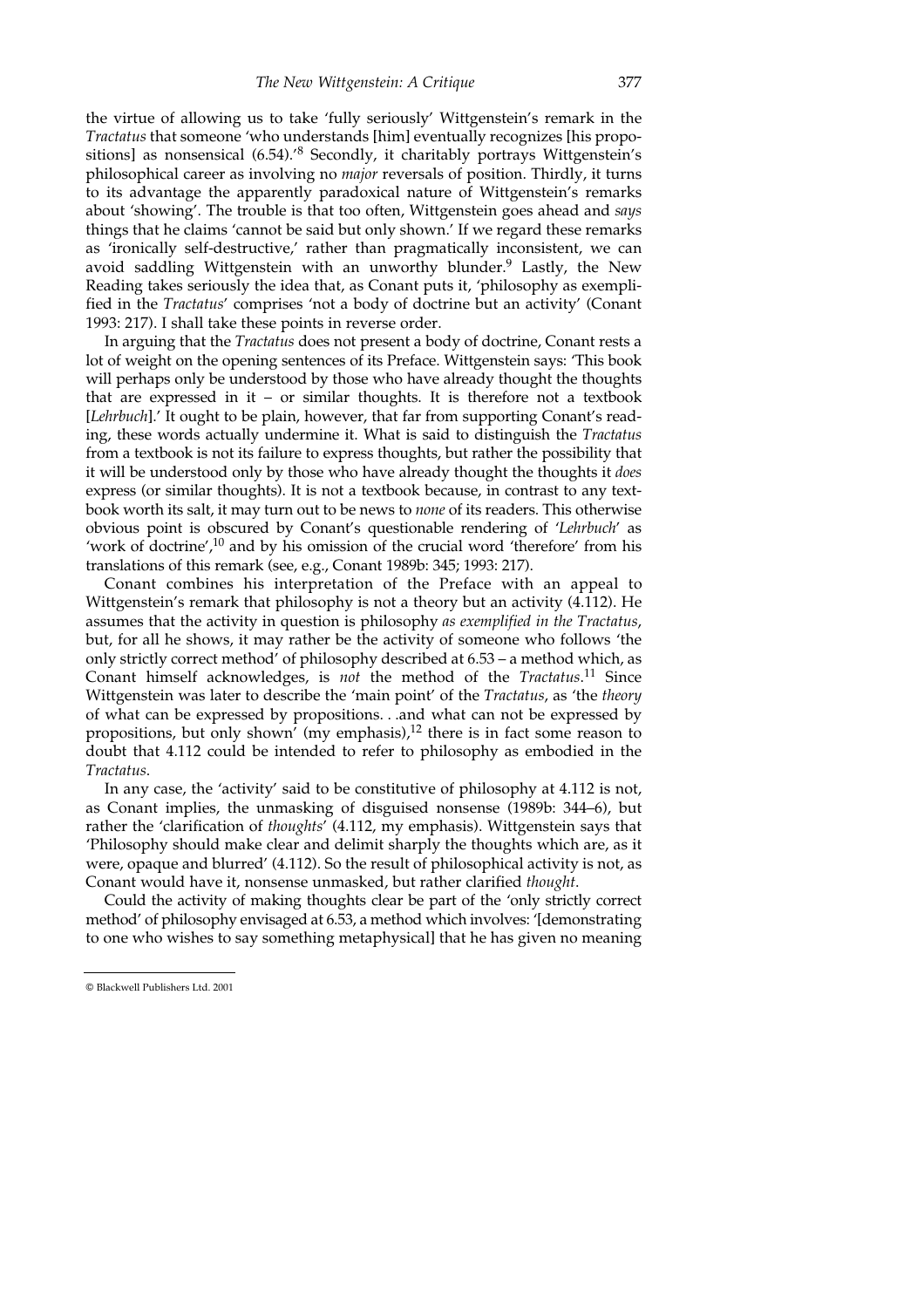to certain signs' (6.53.)? I see no reason why not. Consider, for example, Wittgenstein's form-clarifying analysis of 'A believes that p' as ' "p" says p' (5.542). One might appeal to this analysis in trying to convince someone who wished to say something metaphysical about 'the soul' that he had attached no meaning to this phrase. For, by replacing the apparent singular term 'A', which might be taken to refer to a person by a (still apparent) term for a fact<sup>13</sup> we remove one source of the idea that the 'the soul' has been given meaning as a singular term (cf. 5.542–5.5421). It is perfectly possible, then, that 4.112 is forwardlooking, and that the activity to which it alludes is that of the future philosopher envisaged at 6.53.

I turn now to the subject of 'showing'. We need to ask whether this notion is as obviously incoherent as New Readers suppose. To me this seems doubtful. I grant that it is absurd to imagine that a string of *nonsense* should be capable of 'showing' something that cannot be put into words but which this nonsense *would say* if it made sense – and I think it is a major contribution of the New Reading to have made this point clear. But, while some commentators may have interpreted the showing doctrine in this way, doing so is by no means an essential feature of standard readings – and with good reason. As Peter Hacker has emphasized, $14$  the vehicle of showing is usually said to be either (features of) senseful language (cf. 4.1211) or *sinnlos* tautologies and contradictions (cf. 4.461). And while it is, of course, pragmatically self-defeating to say: 'that p is not sayable, but is shown by the fact that q',15 the *Tractatus* contains other formulations of the showing idea that seem designed to avoid this rather obvious difficulty. In connection with Russell's axiom of infinity, for example, Wittgenstein says: 'What the axiom of infinity is meant to say would be expressed in language by the fact that there is an infinite number of names with different meanings' (5.535). With these words Wittgenstein purports to *refer* to the object of an inexpressible insight, but not to *express* it. Wittgenstein's letter to Russell of 19 August, 1919 contains another of these more careful formulations: '[w]hat you want to say by the apparent prop[osition] 'there are 2 things' is *shown* by there being two names which have different meanings' (CL: 126). Wittgenstein's apparently selfdefeating remarks may, therefore, just be incautious formulations of a coherent – or, at any rate not *obviously* incoherent – view. When Wittgenstein says something of the form 'that p cannot be said, but is shown by the fact that q,' we may charitably understand him to mean: 'What "p" is meant to say is shown by the fact that q', or better still: 'What speakers attempt to put into words by producing the nonsense string "p" is shown by the fact that  $q'$ .<sup>16</sup>

The most plausible defences of the showing doctrine will, I believe, construe 'what is shown' not as an ineffable *truth*, but rather as something like: an internal *relation* between the forms of propositions (4.1211), a *logical form* (4.121), or a *feature* of a state of affairs (4.1221; cf. 4.112) – for example, *how* things stand if a proposition is true (4.022). New Readers have yet to show that there is anything incoherent in this idea.<sup>17</sup> But my aim here is not to defend any particular version of the showing doctrine; I am concerned merely to refute the implication of some New Readers that by taking Wittgenstein's remarks about 'showing' seriously we

ã Blackwell Publishers Ltd. 2001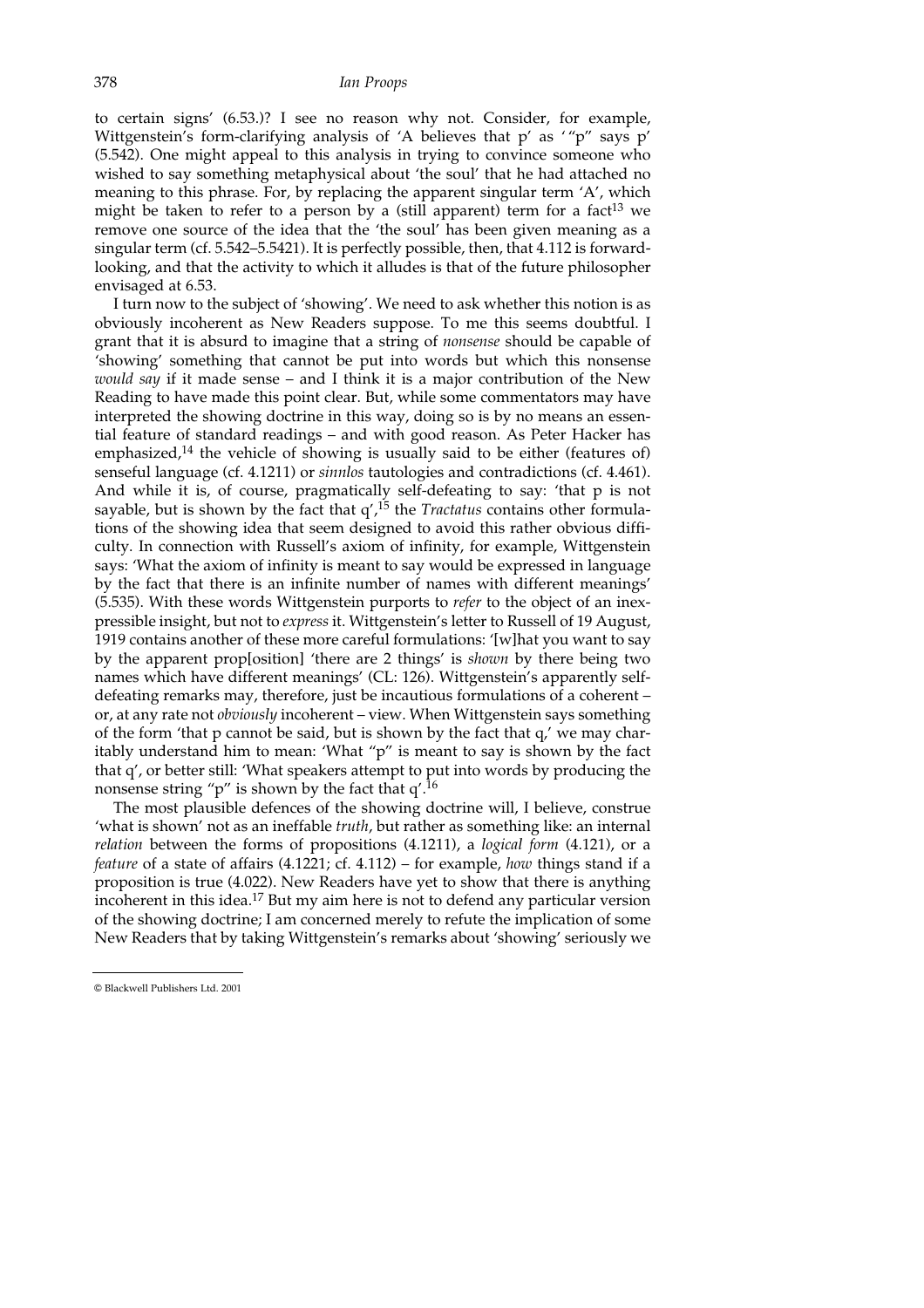convict him of a kind of 'philosophical blindness'.18 Having assimilated these points, New Readers may still wish to take issue with the above formulations on the grounds that they contain the phrase 'the fact that q', which invites construal as a singular term purporting to designate a fact. Such phrases may seem problematic for two reasons. First, they appear to violate the *Tractarian* tenet that facts cannot be named (cf. 3.144); secondly, in 'the fact that  $q'$ , ' $q'$ ' will typically contain problematic semantic vocabulary (e.g., 'name', 'meaning'). These last points are well taken, but they constitute a wholly *separate* – and certainly not decisive – objection. They simply raise the question how much 'fact'-talk and semantic talk the early Wittgenstein would have taken to make sense. Since Wittgenstein at one stage regarded much talk of this kind as eliminable by means of paraphrastic analysis, $19$  the answer may well be 'rather a lot'.

The other advantages claimed for the New Reading are also debatable. A continuity hypothesis, after all, is an empirical hypothesis about a philosopher's intellectual development. Some philosophers undergo many changes of mind, others relatively few. Since interpretive charity has to be tempered with humanity, there is no *a priori* reason to regard a continuity assumption as the best methodological principle for understanding Wittgenstein. Indeed, because – as we shall see – Wittgenstein himself describes his views as having undergone important changes, there is, in fact, a *prima facie* presumption against continuity.

New Readers seem to be operating with the general methodological principle that if we can take a remark such as 6.54 seriously/straightforwardly/at face value, then we ought to do so. For what it is worth, I agree. It is certainly a virtue of the New Reading that it provides one way – not, I think, the *only* one<sup>20</sup> – of taking 6.54 seriously, but, as Peter Hacker has emphasized, in taking 6.54 in the particular way it does, the New Reading fails to take equally seriously other remarks that fall within the book's 'frame': In addition to saying that the *Tractatus* 'will perhaps only be understood by those who have themselves already thought the *thoughts* that are expressed *in* it – or similar *thoughts*' (emphases mine), Wittgenstein says that part of the *value* of the work consists in the fact that 'in it *thoughts* are expressed' (emphasis mine), and that the '*truth*' of these thoughts is 'unassailable and definitive' (emphasis Wittgenstein's).

New Readers are prone to argue for some non-straightforward construal of *these* 'instructions for reading the book'. Michael Kremer has claimed, for example, that the notion of 'truth' invoked in the Preface should be understood as the 'Biblical' notion of 'a way to be followed, a "path" for life' (Kremer 2001: 61). For her part, Juliet Floyd has suggested that the Preface may be 'ironic,' and that we have to see Wittgenstein as 'seducing us into reading [metaphysical accounts of thought] into his remarks,' for the purpose of 'shocking us into a reassessment of the indefiniteness of our own thinking' (Floyd 1998: 87). But even setting aside their *ad hoc* character, such selective discernings of non-standard usage and irony seem out of keeping with the New Reading's insistence on the importance of reading other parts of the frame straightforwardly.

A line more consistent with the spirit of the New Reading is to suppose that here Wittgenstein *is* applying an ordinary notion of truth, and using it without

ã Blackwell Publishers Ltd. 2001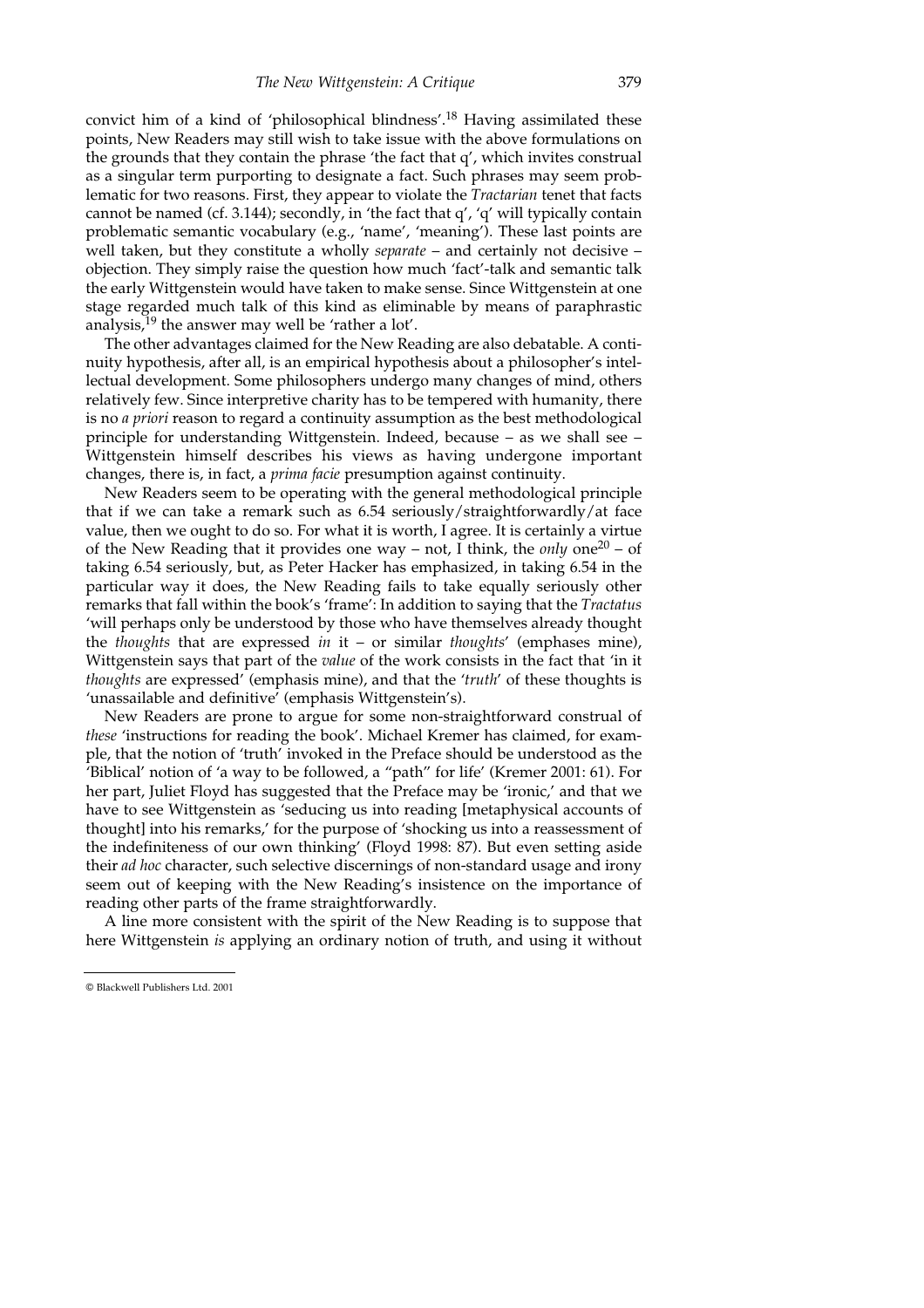irony, but intending it to apply (rather self-reflexively) only to remarks within the frame.21 Even this suggestion, however, goes against the tone of a series of remarks in the Preface. Wittgenstein says that the book will have greater value 'the better the thoughts [expressed in it] are expressed. The more the nail has been hit on the head.' And he adds that '[In this respect] he is conscious that [he] has fallen far short of what is possible. Simply because [his] powers are insufficient to cope with the task. May others come and do it better.' Such remarks would be perversely grandiloquent if intended to relate only to a handful of relatively prosaic instructions for reading the book but, of course, such matters of interpretive 'feel' are always contestable. What *is* clear is that this suggestion renders urgent the need for a precise specification of the propositions that make up the 'frame', for only then will we know which propositions are to be taken as expressing genuine thoughts and which are merely intended to implode.

Early presentations of the New Reading were relatively explicit on this point. In his 1992, for example, Conant claims that: 'The Preface and the concluding sections of the *Tractatus* form the *frame* of the text. It is there that Wittgenstein provides us with instructions for how to read what we find in the *body* of the text (Conant 1992: 159, 1995: 285; cf. Diamond 1991: 19). More recently, however, Conant has moved away from such a straightforward characterization of the frame. He now warns that: 'The distinction between what is part of the frame and what is part of the body of the work is not, as some commentators have thought, simply a function of *where* in the work a remark occurs (say, near the beginning or end of the book). Rather, it is a function of *how* it occurs' (Conant 2000: 216, fn. 102). <sup>22</sup> Anticipating the question where the fragments of the now scattered frame are to be found, he adds: 'The *Tractatus* teaches that [whether or not a string of signs is *Unsinn*] depends on us: on our managing or failing to perceive [*erkennen*] a symbol in the sign. There can be no fixed answer to the question what kind of work a given remark within the text accomplishes. It will depend on the kind of sense a reader of the text will be (tempted to) make of it.' (ibid.). This seems to imply that there is no fact of the matter, independent of a reader's psychological makeup, about whether a given proposition is part of the frame. But if that is so, then, since the frame is supposed to contain the instructions for reading the book, one would have supposed that there can be no answer independent of a particular reader's psychology to the question: 'how ought we to read the book?'. But then it is hard to see how there can be any determinate, reader-independent, *content* to the New Reading.

That said, one can understand why Conant has backed away from his and Diamond's earlier, comparatively transparent, conception of the frame; for that conception never seemed likely to carry conviction. On Conant's earlier view any remark not in the frame – that is to say, any remark in the 'body' of the text – is merely 'mock doctrine' to be thrown away (Conant 1995: 286). It follows that 'the entire body of the *Tractatus* forms a continuous train of nonsense' (Conant 1993: 223). But such a view is unpersuasive, to say the least. Consider, for example, *Tractatus* 4.442 which runs:

ã Blackwell Publishers Ltd. 2001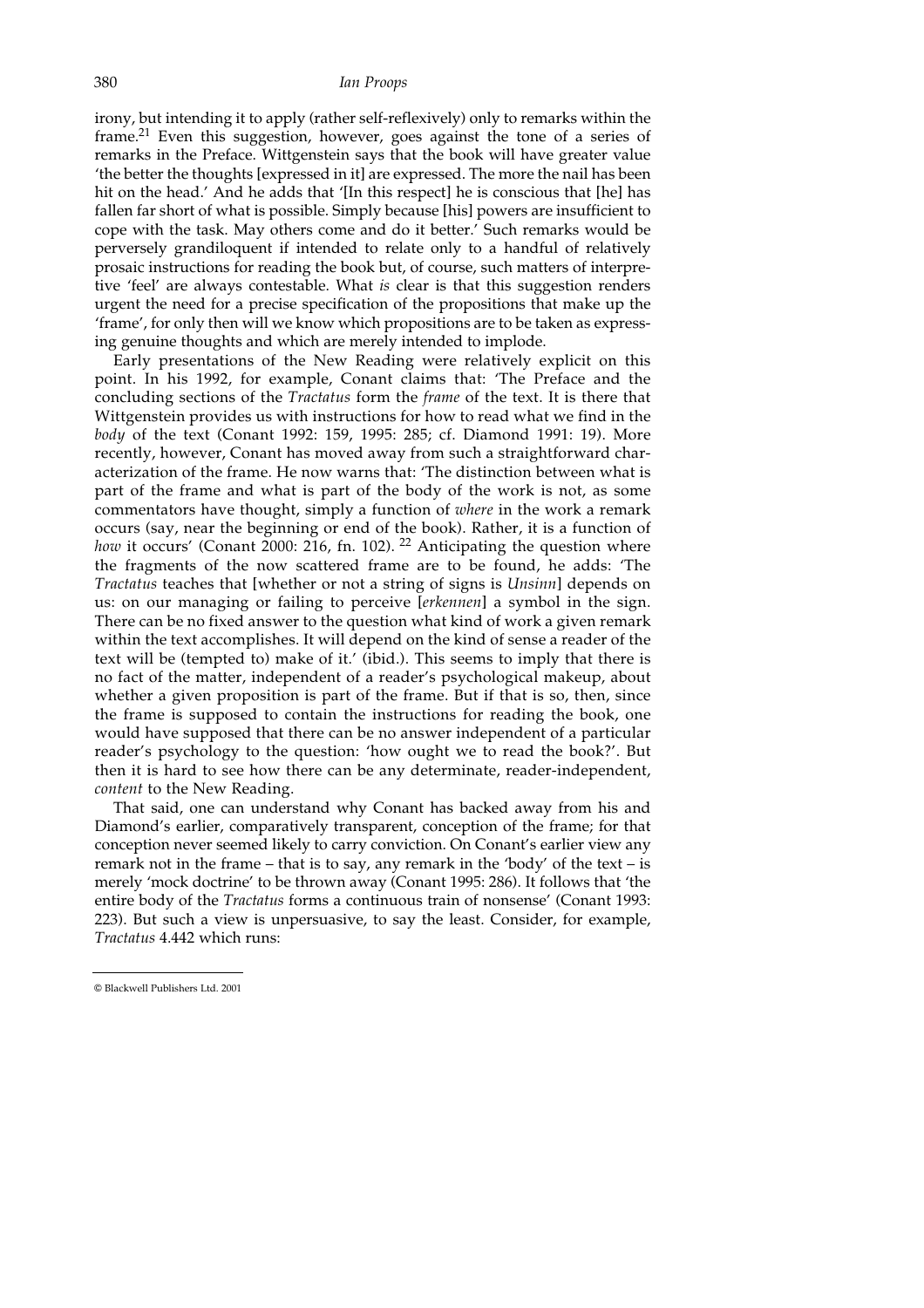Frege's judgement stroke ' $\vdash$ ' is logically altogether meaningless; in Frege (and Russell) it only shows that these authors hold as true the propositions marked in this way. (4.442)

It would be bizarre if this remark, which is plainly intended to convey a critical philosophical insight,<sup>23</sup> were designed to 'crumble from within' as we thought it through, and yet it is no more plausibly construed as an instruction for reading the *Tractatus*. The same, of course, could be said for many of the *Tractatus*'s other criticisms of Frege and Russell, $24$  and also for many of its apparently unobjectionable observations on language. I have in mind such remarks as the following: 'The proposition is not a mixture of words (just as the musical theme is not a mixture of tones) (3.141); '"A" is the same sign as "A"' (3.203); '[In the language of everyday life] the word "is" appears as the copula, as the sign of equality, and as the expression of existence' (3.323); 'The silent adjustments involved in understanding everyday language are enormously complicated' (my translation, 4.002)'. Each of these remarks obviously defies location in the frame/body scheme alleged by Diamond and (pre-2000) Conant. Finally, as Peter Hacker has emphasized, the *Tractatus* contains a number of remarks to whose *truth* Conant seems to appeal. In his 1989b, for example, Conant quotes approvingly from 5.473, 5.4733 and 5.4732 (1989b: 342), and he attributes to Wittgenstein the views apparently expressed in these (partial) quotations. It is obvious, however, that such remarks belong neither to the Preface nor to the 'concluding sections' of the *Tractatus*.

It may be in belated recognition of some of these points that Conant has recently remarked that:

Many of the sections of the *Tractatus* to which [Conant 2000 devotes] most attention – e.g., the Preface, §§ 3.32–3.326, 4–4.003, 4.111–4.112, 6.53–6.54 – belong to the frame of the work and are only able to impart their instructions concerning the nature of the elucidatory aim and method of the work if recognized as *sinnvoll*. (Conant 2000: 216, fn. 102)

Two comments about this new position are in order. Firstly, a point of detail: *Tractatus* 3.32, which Conant now sees as belonging to the frame, reads: 'A sign is what can be perceived of a symbol' (Pears's and McGuinness's translation). This remark and those that follow it center upon Wittgenstein's philosophically rich distinction between sign and symbol. It is obviously strained to suppose that these remarks '[impart] instructions concerning the nature of the elucidatory aim and method of the work'. Secondly, a more general point is long overdue. It is hard to know how to evaluate a view as prone to unacknowledged<sup>25</sup> change as Conant's. In his 1989a Conant is explicit that 'the propositions of the *entire* work are to be thrown away as nonsense (Conant 1989a: 274, fn. 16). In his 1989b he speaks of 'Wittgenstein's claim in the *Tractatus* that all of its remarks are nonsensical' (1989b: 350),<sup>26</sup> and he insists, somewhat paradoxically, that even the idea that we are left with nothing after

ã Blackwell Publishers Ltd. 2001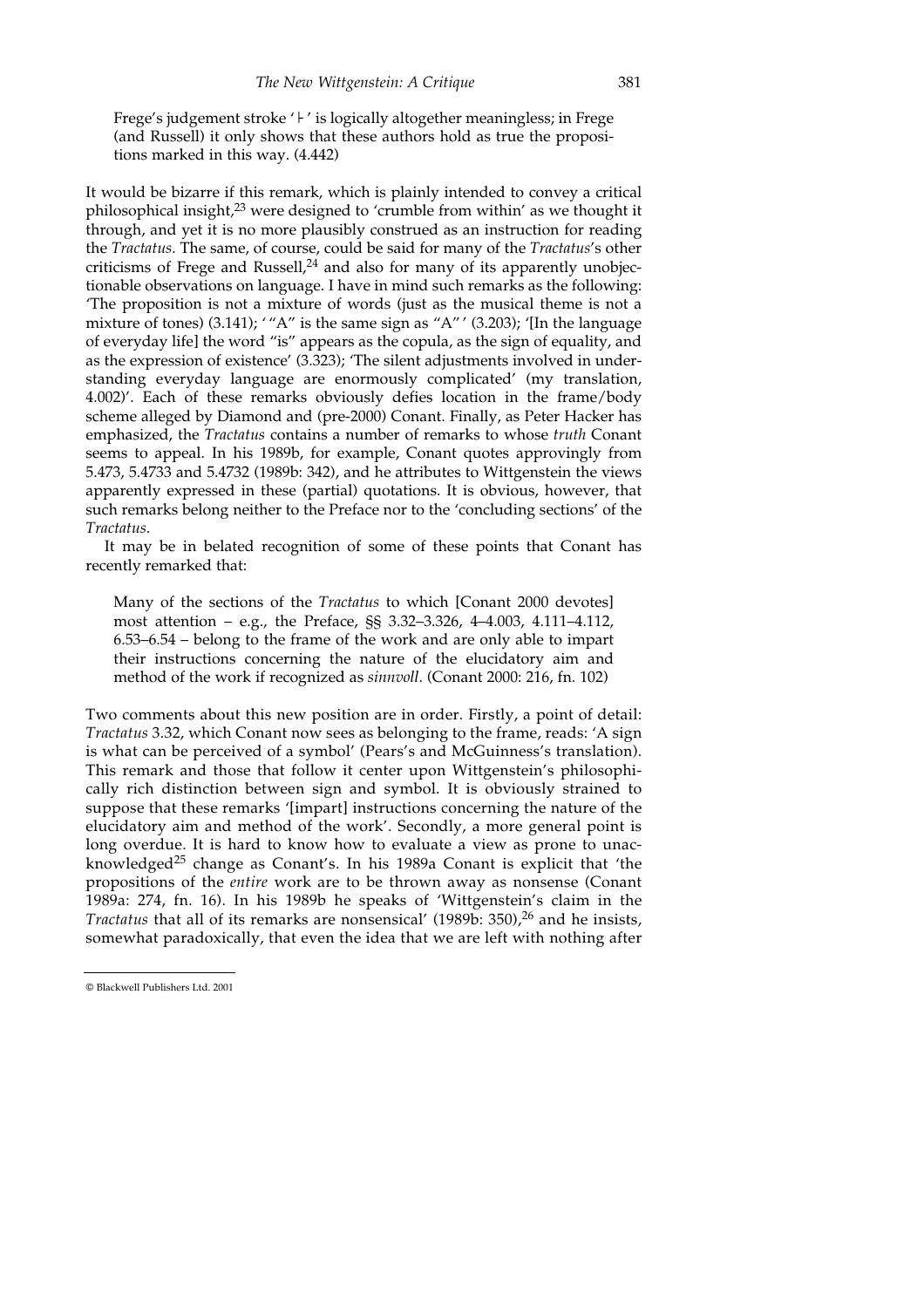throwing away the ladder is *itself* to be thrown away (1989b: 337). In his 1992, however, Conant backs away from these claims and now follows Cora Diamond in explicitly identifying the frame with the Preface and concluding sections of the book (1992: 159)<sup>27</sup>. In his 1993 he softens this position by including 4.112 within the frame (1993: 223, fn. 84). In 1995, however, he returns to his 1992 view that Preface and concluding sections 'form' the frame of the *Tractatus* (1995: 285). Finally, in his 2000 he adopts the view that there is 'no fixed answer' to the question which propositions constitute the frame, but then goes on to claim that (relative to his psychology?) the propositions cited in the passage just quoted *are* included in it. Since none of these changes of position is accompanied by any acknowledgement that the position *has* changed, it is difficult to know how Conant sees his current position as relating to its forerunners, and, correspondingly, difficult to know which elements of his earlier positions he would still endorse.

But let us return to the main thread. The chief point that emerges from this discussion of 'frame' and 'body' is the following: Remarks in each of the categories just mentioned cannot plausibly be read as 'dissolving from within' and so must be excluded from the scope of 'my propositions' at 6.54. That being so, it is natural to wonder whether the *Tractatus* might contain other remarks that are similarly excluded, but which nonetheless advance substantive philosophical theses. The distinction between sign and symbol introduced at *Tractatus* 3.32 presents one example of this kind. In what follows I shall argue that *on Wittgenstein's own telling* the propositions about the nature and purpose of logical analysis comprise another.

## **2. A Textual Challenge**

This brings us to the main business of this essay, namely: a detailed investigation of Wittgenstein's apparently self-critical remarks. I have often heard it claimed by New Readers that Wittgenstein's later self-criticisms are directed not against the *Tractatus*, but only against certain ideas he fleetingly espoused after returning to philosophy in 1929. One New Reader has even gone so far as to suggest that Wittgenstein's later criticisms of 'the author of the *Tractatus*' may be read as directed at pre-Tractarian positions that are *also* rejected *in* the *Tractatus* (Kremer 1997: 109). But such speculations do not survive scrutiny. In what follows, I shall assemble a host of texts, both published and unpublished, that indicate that Wittgenstein did indeed direct his later self-criticisms at positions he had espoused in the *Tractatus*. I shall argue that in view of these texts there is a serious case to be answered that Wittgenstein took himself to have advanced substantive philosophical doctrines in the *Tractatus*. In making this case, I will offer my own account of the significance of Wittgenstein's self-criticisms. I do not rule out that New Readers may have a rival story to tell; but I hope that this essay will at least make evident the need for them to tell it.

ã Blackwell Publishers Ltd. 2001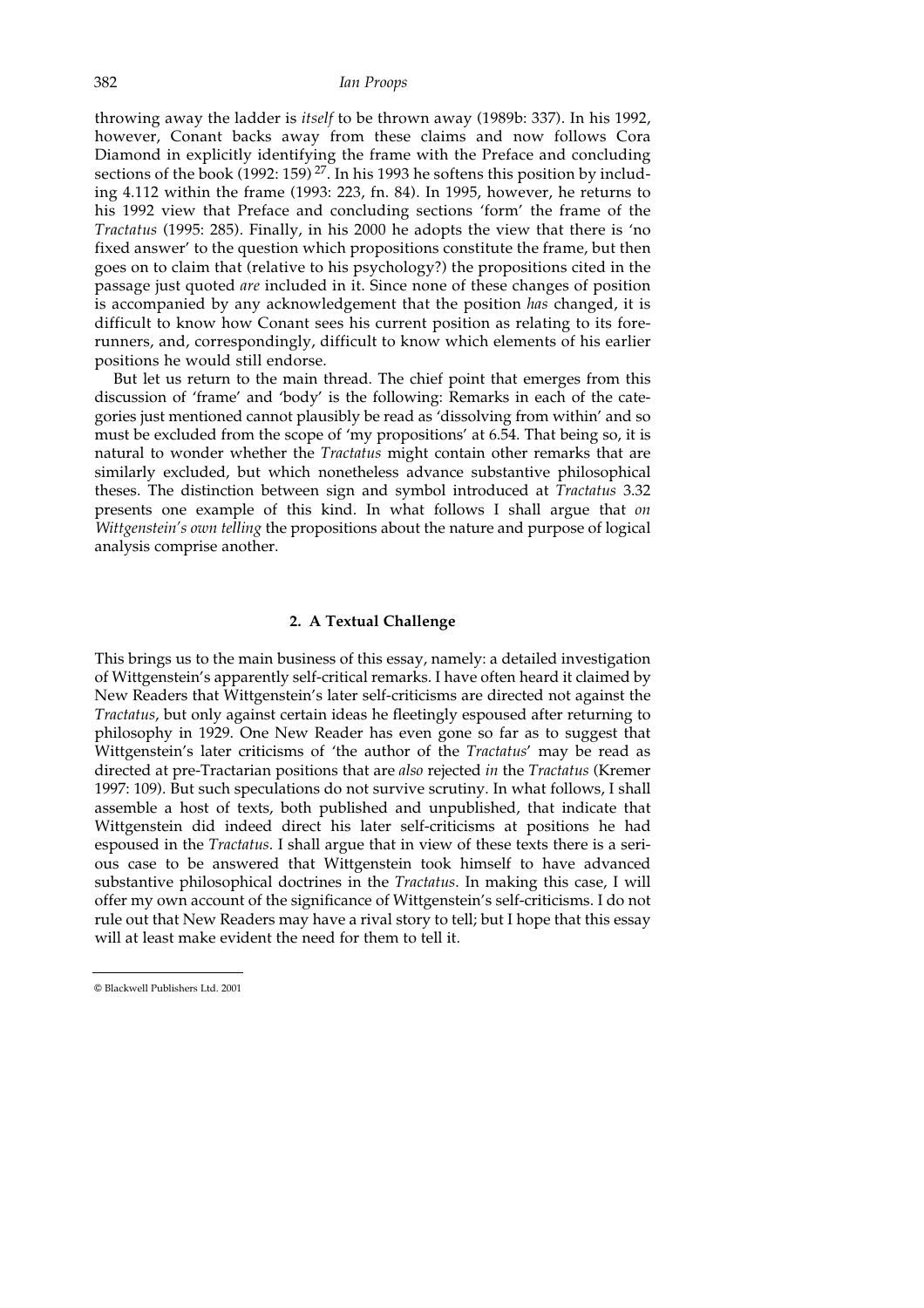# **3. Wittgenstein's Published Reflections**

Wittgenstein's published reflections on his early work provide some of the best evidence that the *Tractatus* contains some substantive philosophical doctrines. One of the most telling of these remarks occurs in part A of Appendix 4 to the first part of the *Philosophical Grammar*. <sup>28</sup> In a passage which the editors conjecturally date to 1932<sup>29</sup> Wittgenstein says:

The idea of constructing elementary propositions (as e.g. Carnap has tried to do) rests on a false notion of logical analysis. It is not the task of that analysis to discover *a theory* of elementary propositions, like discovering principles of mechanics. My notion in the *Tractatus Logico-Philosophicus* was wrong: 1) because I wasn't clear about the sense of the words 'a logical product is *hidden* in a sentence' (and such like), 2) because I too thought that logical analysis had to bring to light what was hidden (as chemical and physical analysis does). (PG: 210)

Here Wittgenstein is plainly attributing to the *Tractatus* a positive conception of the nature and task of logical analysis, and he is presenting it as something *he* – not some shadowy alter ego – *believed*. Equally plainly, he is judging the view to have been misconceived – and, indeed, of questionable coherence. As we shall see, this conception of logical analysis, as a process that brings to light what is hidden, went along with what Wittgenstein was latter to recognize as an erroneous conception of an elementary proposition, namely, as what one obtains as the end result of an analysis that has yet to be made. $30$  In a passage from a later manuscript book, conjecturally dated 1936, Wittgenstein makes another telling remark. He asks:

What gives us the idea that there is a kind of agreement between thought and reality? – Instead of 'agreement' here one might say with a clear conscience 'pictorial character'.

But is this pictorial character an agreement? In the *Tractatus Logico-Philosophicus* I said something like: it an agreement of form. But that is an error [*ein Irrtum*]. (PG: 212)

Notice that Wittgenstein once more lays claim to the earlier Tractarian opinion as *his own*. He accuses his younger self of having placed the wrong interpretation on a (relatively) innocent remark. Rather than settle for the suggestive platitude that a proposition has a 'pictorial character', Wittgenstein had attempted to specify in what this pictorial character consists. The 'erroneous' answer he had hit upon – an agreement of form – is stated explicitly at *Tractatus* 2.16–2.17.

In the Preface to the *Philosophical Investigations* Wittgenstein famously says: 'Since beginning to occupy myself with philosophy again, sixteen years ago, I

ã Blackwell Publishers Ltd. 2001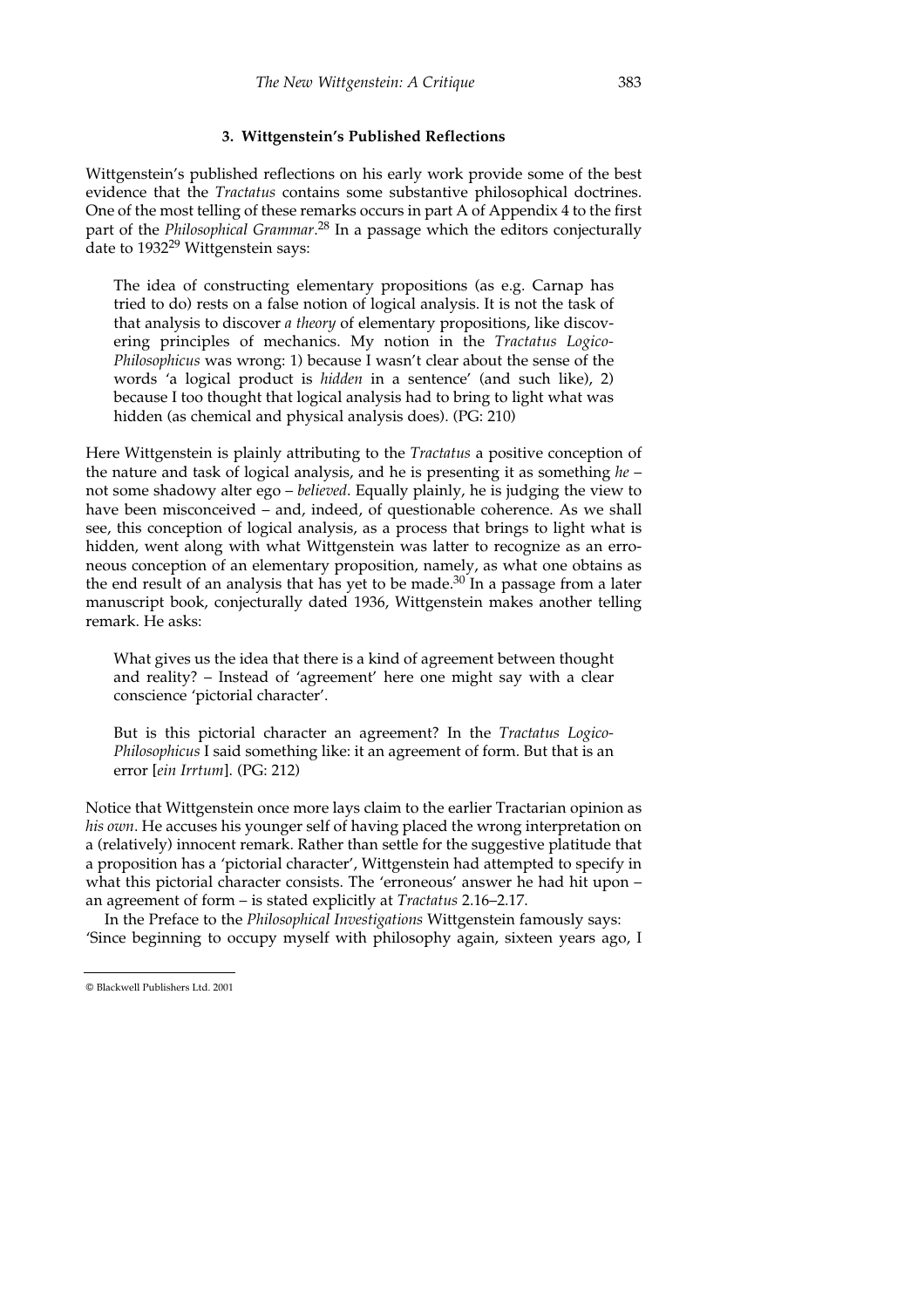have been forced to recognize grave mistakes in what I wrote in my first book.<sup>731</sup> (PI: viii) Wittgenstein appears to allude to one of these 'mistakes' when he says:

It is interesting to compare the multiplicity of the tools in language and of the ways they are used, the multiplicity of kinds of words and propositions, with what logicians have said about the structure of language. (Including the author of the *Tractatus Logico-Philosophicus*). (PI: § 23, my translation)

In view of Kremer's suggestion that in referring to the 'author of the *Tractatus*' Wittgenstein may not be referring to what he wrote in the *Tractatus*, but only to positions he held prior to the *Tractatus*, it is worth quoting a forerunner of this remark that occurs in a German manuscript that overlaps with the *Brown Book*. In this manuscript, having drawn attention to the multiplicity of ways in which words function, Wittgenstein says:

Such reflections can give us a sense of the tremendous variety of resources that exist in our language; and it is interesting to compare what becomes apparent here with what logicians have said about the structure of all propositions. (This holds also *of what I wrote in the Tractatus Logico-Philosophicus*.) (EPB: 124, my emphasis and translation)

The criticism implied here is closely related to an observation Wittgenstein makes in a typescript based on manuscripts from 1946–47:

The basic flaw [*Grundübel*] of Russell's logic as also of mine in the *Tractatus*, is that what a proposition is is illustrated by means of a few commonplace examples, and then is presupposed as understood in full generality. (RPP: vol. 1, § 38, my translation)

In light of these observations it seems natural to read the following remark from the *Philosophical Investigations* as a criticism of the *Tractatus*:

We see that what we call 'proposition' and 'language' has not the formal unity that I imagined, but is the family of structures more or less related to one another. (PI: 108)

Given the setting of this remark in the *Investigations* it seems safe to assume that the 'formal unity' Wittgenstein had imagined, which he contrasts here with the idea of a *family* of structures, would be the idea of something common to all propositions in virtue of which they are propositions (cf. PI 65–66). It is hard to know what Wittgenstein could have in mind if not the *Tractatus*'s notion of the general form of the proposition (4.5, 5.47–5.4711, cf. 6–6.001). And it is not surprising, therefore, that the *Philosophical Investigations* contains a series of remarks that are, on the face of it, critical of this notion:

ã Blackwell Publishers Ltd. 2001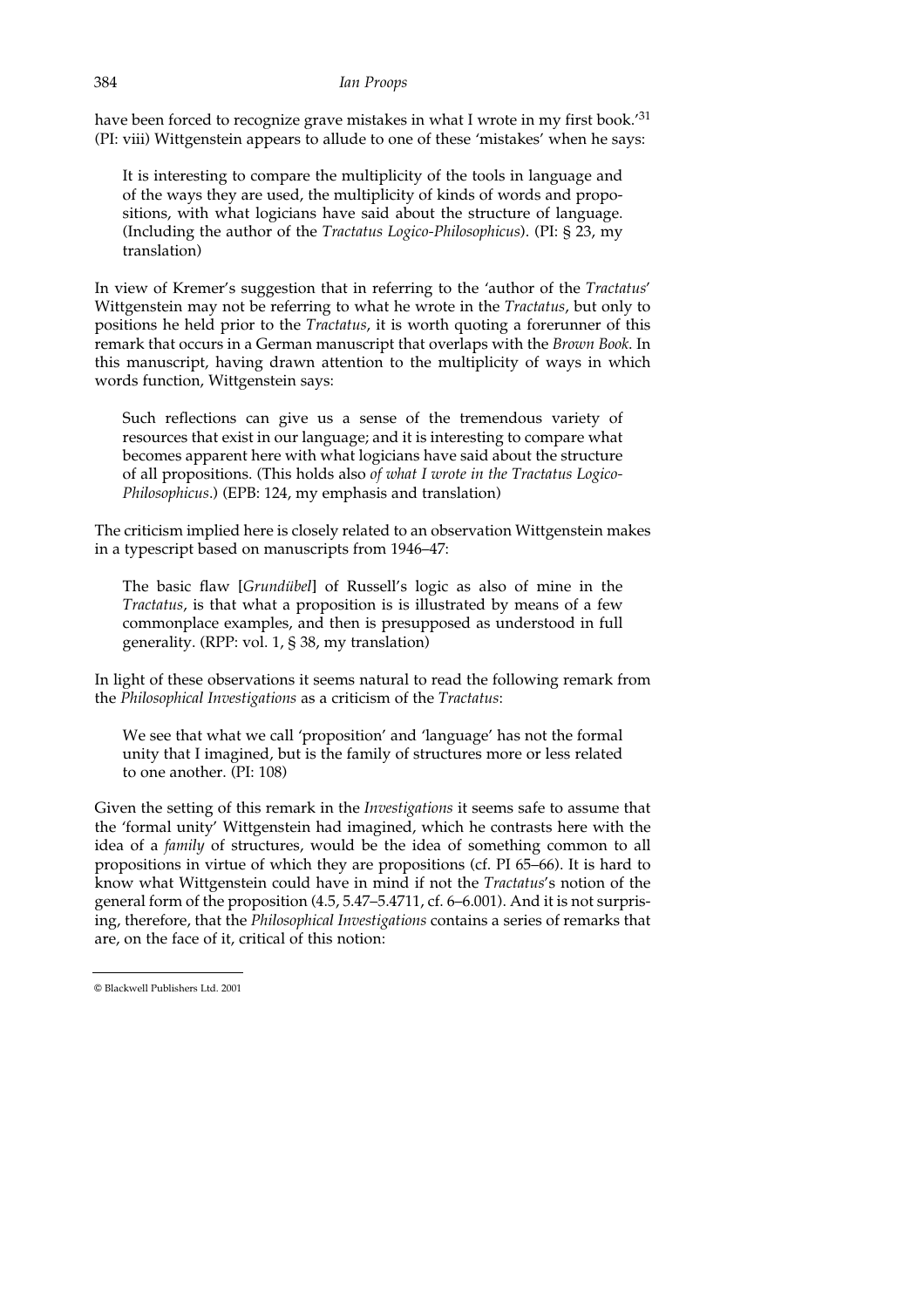"But this is how it is  $-$  " I say to myself over and over again. I feel as though, if only I could fix my gaze absolutely sharply on this fact, get it in focus, I must grasp the essence of the matter. (PI: 113)

(*Tractatus Logico–Philosophicus*, 4.5): "The general form of propositions is: This is how things are." – That is the kind of proposition that one repeats to oneself countless times. One thinks that one is tracing the outline of the thing's nature over and over again, and one is merely tracing round the frame through which we look at it. (PI: 114)

A *picture* held us captive. And we could not get outside it, for it lay in our language and language seemed to repeat it to us inexorably. (PI: 115)

Taken together, these remarks would seem to confirm that at least some of the 'grave mistakes' mentioned in the *Investigations*'s Preface are indeed mistakes in *what* Wittgenstein wrote in the *Tractatus*, not *how* he wrote it.

Speaking of the errors in the Preface Wittgenstein continues: 'I was helped to realize these mistakes – to a degree which I myself am hardly able to estimate – by the criticism which my ideas encountered from Frank Ramsey, with whom I discussed them in innumerable conversations during the last two years of his life.' Ramsey died on the 19th of January, 1930; so Wittgenstein would seem to speaking in the *Preface* of the years 1928–1930. G. E. Moore suggests that he is in fact magnifying the relevant period. He calls attention to a letter dated 14 June, 1929, $32$  in which Ramsey reports that he had been in close touch with Wittgenstein's work 'during the last two terms,' that is, during the Lent and Easter terms of 1929. Moore takes Ramsey's remark to imply that he had not been in close touch with Wittgenstein's work in 1928. Whatever the truth in this matter, it seems likely that Ramsey's criticisms alerted Wittgenstein to 'grave mistakes' in the *Tractatus* during (and possibly before) the spring and early summer of 1929. This was the period of composition of Wittgenstein's self-critical article: 'Some Remarks on Logical Form', which contains much evidence that Wittgenstein came to see the *Tractatus* as doctrinally mistaken. In particular, it presents the mutual exclusion of unanalysable statements of degree as a problem for the *Tractatus*'s commitment to the independence of elementary propositions (5.134, cf. 6.3751), and, therefore as a problem for the view that all necessity is logical necessity (6.375). That being so, I do not propose to rest a lot of weight on this article. Wittgenstein decided against presenting it as a talk, and he later came to speak of it in disparaging terms. Although I am confident that he did not mean to disparage his *criticisms* of the *Tractatus*, but merely his first *responses* to them – along with his continued adherence to certain Tractarian commitments – I do not have space to establish these points here.<sup>33</sup> I will therefore content myself with a single quotation: 'The mutual exclusion of unanalysable statements of degree contradicts an opinion which was published by me several years

ã Blackwell Publishers Ltd. 2001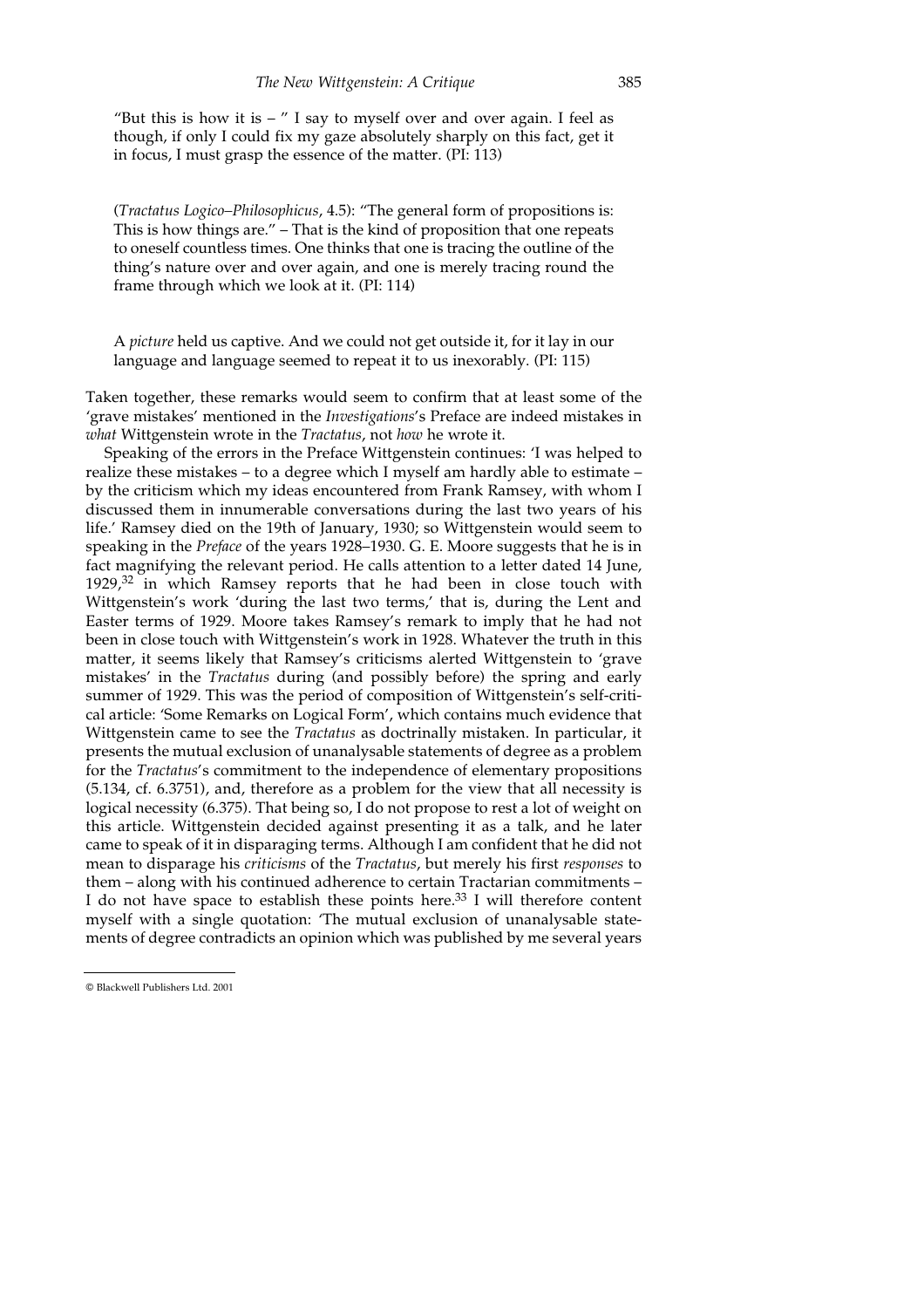ago and which necessitated that atomic propositions could not exclude one another.'(PO: 33). I shall leave it to the reader to decide whether or not Wittgenstein could have intended this remark as a serious criticism of *Tractatus* 6.375–6.3751.

In the *Remarks on the Foundations of Mathematics*, in a passage composed during the spring of 1944, Wittgenstein indicates an important change in his very conception of nonsense:

Even though 'the class of lions is not a lion' seems like nonsense, to which one can only ascribe a sense out of politeness; still I do not want to take it like that, but as a proper sentence, if only it is taken right. (And so not as in the *Tractatus*). Thus my conception is a different one here. Now this means that I am saying: there is a language-game with this sentence too. (RFM, Part VII, §36: 403)

Here Wittgenstein tells us that something that in the *Tractatus* he would have taken for nonsense will, after all, make sense – so long as it is located in the right language-game.

This concludes our examination of Wittgenstein's retractions of Tractarian views in his published writings, but there is a substantial body of further evidence that, while admittedly 'softer' than these published statements, also merits consideration.

## **4. Conversations with Waismann**

I begin with conversations Wittgenstein had with Friedrich Waismann in Neuwaldegg during the winter of 1931. At the time Waismann had been intending to present the results of the *Tractatus* in a more comprehensible form, in his work *Theses*. <sup>34</sup> Wittgenstein strongly objected to the idea, and in the course warning Waismann off the project made a number of criticisms of the *Tractatus*. On the 9th of December, he says:

One fault you can find with a dogmatic account is, first, that it is, as it were, arrogant. But that is not the worst thing about it. There is another mistake, *which is much more dangerous and also pervades my whole book*, and that is the conception that there are questions the answers to which will be found at a later date. It is held that, although a result is not known, there is a way of finding it. Thus I used to believe, for example, that it is the task of logical analysis to discover the elementary propositions. I wrote, 'We are unable to specify the form of elementary propositions,<sup>'35</sup> and that was quite correct too. It was clear to me that here at any rate there are no hypotheses and that regarding these questions we cannot proceed by assuming from the very beginning, as Carnap does, that the elementary propositions consist of two-place relations, etc. Yet I did think

ã Blackwell Publishers Ltd. 2001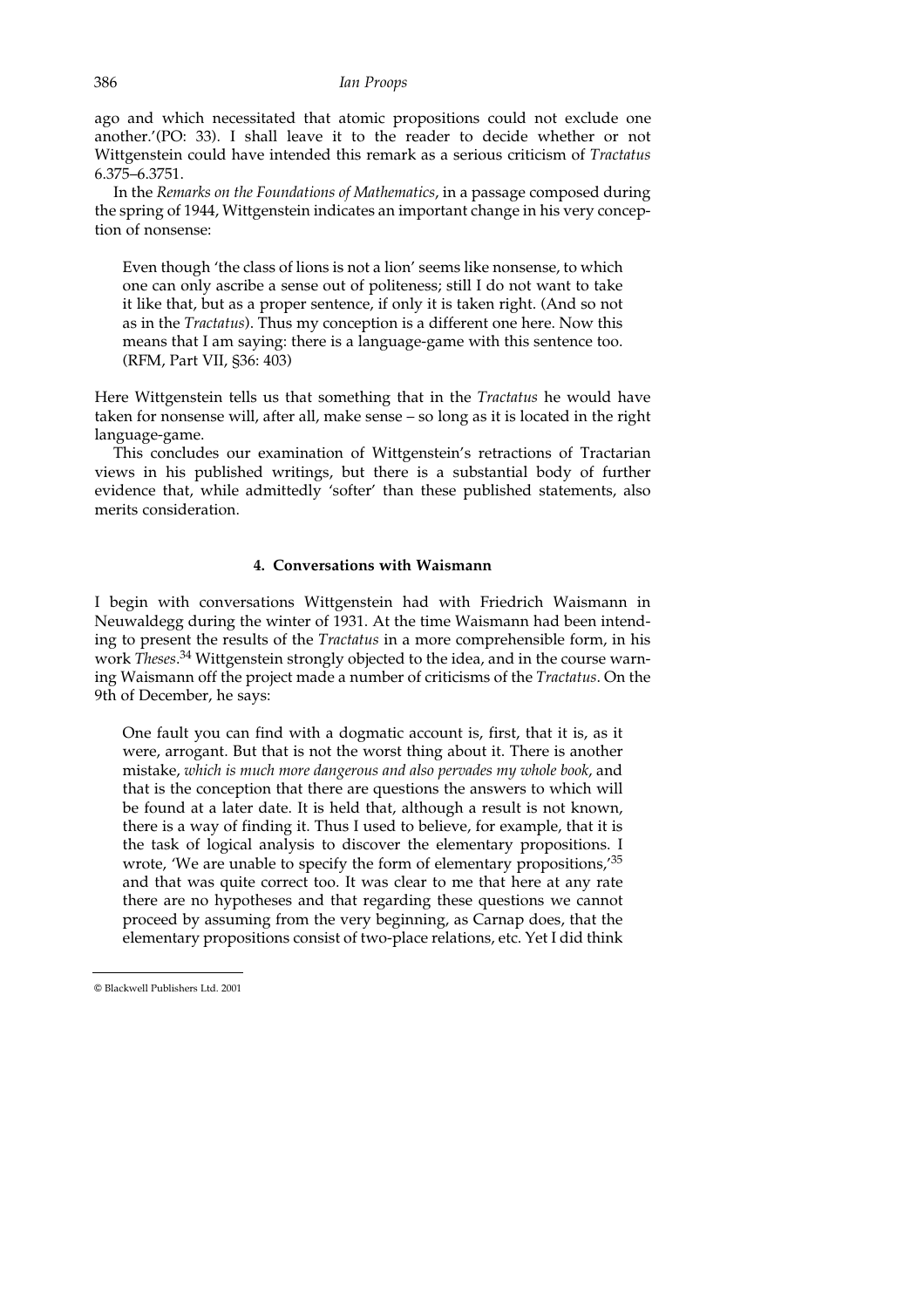that the elementary propositions could be specified at a later date. Only in recent years have I broken away from that mistake. At the time I wrote in a manuscript of my book (this is not printed in the *Tractatus*),<sup>36</sup> The answers to philosophical questions must never be surprising. In philosophy you cannot discover anything.'37 *I myself, however, had not clearly enough understood this and offended against it*. (WVC: 182, my emphases)

Wittgenstein had supposed that the structure of elementary propositions could not be foreseen, but had, instead, to emerge as the result of analysis. His mistake, he now tells Waismann, was to suppose that he could hold this view without thereby subscribing to the misguided notion that we can learn the forms elementary propositions by means of a *philosophical discovery*. As we shall see, in his 1932 Cambridge Lectures Wittgenstein presents instances of the 'mistake' referred to here of supposing that 'there are questions the answers to which would be found at a later date' as errors he had committed in the *Tractatus*, <sup>38</sup> so we can be confident that 'my book' here refers to that work.<sup>39</sup>

Wittgenstein's view is clear: the *Tractatus* is pervaded by the dangerous and dogmatic assumption that certain as yet unanswered questions would receive answers 'at a later date.' As we have seen, one such question concerns the specification of the form of the elementary propositions. This dogmatic attitude, Wittgenstein now realizes, sinned against his already formulated<sup>40</sup> better thought that philosophy is not involved with discovery.

The remarks to Waismann continue in a confessional tone:

In my book I still proceeded dogmatically. Such a procedure is legitimate only if it is a matter of capturing the features of the physiognomy, as it were, of what is only just discernible – and that is my excuse. I saw something from far away and in a very indefinite manner, and I wanted to elicit from it as much as possible. But a rehash of such theses is no longer justified. (WVC: 184)

Wittgenstein means that the rehash of the *Tractatus*'s theses, in the form of Waismann's proposed work, *Theses*, is no longer justified. If the New Reading is correct, this criticism must be wildly inaccurate: Wittgenstein is accusing himself of dogmatism, and offering excuses for having propounded theses in the *Tractatus*.

In a conversation of 1 July, 1932 he alludes to what would seem to be one of these 'dogmatic' Tractarian positions: 'In the *Tractatus* logical analysis and ostensive definition were unclear to me. At the time I thought that there was 'a connexion between language and reality.' (WVC: 209–210). Finally, it is worth mentioning a passage from the conversations with Waismann which, although not explicitly flagged as directed against the *Tractatus*, is very plausibly taken that way. On the 2nd of January, 1930, Wittgenstein tells Schlick and Waismann:

I used to have two conceptions of an elementary proposition, one of which seems correct to me, while I was completely wrong in holding the other.

ã Blackwell Publishers Ltd. 2001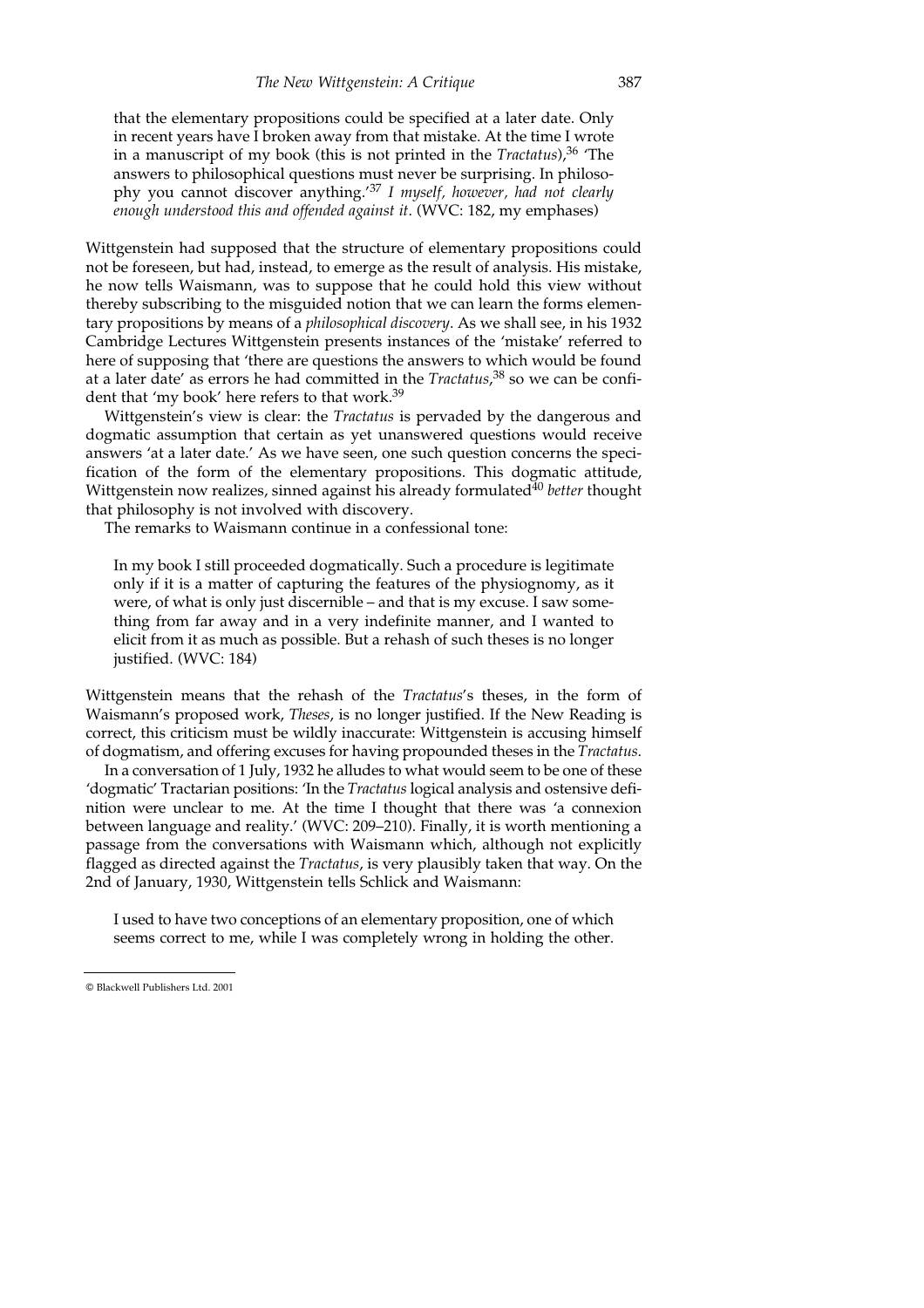## 388 *Ian Proops*

My first assumption was this: that in analysing propositions we must eventually reach propositions that are immediate connections of objects<sup>41</sup> without any help from logical constants. . . And still I adhere to that.<sup>42</sup> Secondly, I had the idea that elementary propositions must be independent of one another  $43...$  In holding this I was wrong. (WVC: 73–74)

An earlier remark to Schlick supports the hypothesis that Wittgenstein is referring here to the *Tractatus*. <sup>44</sup> On the 30th of December, 1929, he had said:

. . .[W]hen I was writing my work. . .I thought that all inference was based on tautological form. At the time I had not yet seen that an inference can also have the form: This man is 2m tall, therefore he is not 3m tall. This is connected with the fact that I believed that elementary propositions must be independent of one another, that you could not infer the non-existence of one state of affairs from the existence of another. (WVC: 64)45

Notice that at this stage Wittgenstein is still adhering to the conception of an elementary proposition that he was later to reject in the *Philosophical Grammar*, namely as a proposition whose 'complete logical analysis<sup>46</sup> shows that it is not built out of other propositions by truth-functions' (cf. PG: 211).47

Records of conversations are, of course, relatively soft data, so *by themselves* Waismann's reports do not carry a lot of weight. However, as we shall see, many of the details reported by Waismann are corroborated by other sources, which, I think, carry more weight. One such source is G. E. Moore's record of Wittgenstein's Cambridge lectures of 1930–33. Moore explains that he took 'very full notes' <sup>48</sup> and that he 'tried to get down ... the actual words [Wittgenstein] used.' Since Moore was a famously *careful* philosopher, and was taking verbatim notes while Wittgenstein spoke, it seems reasonable to give these reports more weight than Waismann's notes of his conversations. That being so, the main lessons I wish to draw from this material – namely, that Wittgenstein held substantive philosophical views in the *Tractatus*, and that he later came to repudiate some of these views – rely only on relatively crude features of these notes.

# **5. Moore's Notes of Wittgenstein's Cambridge Lectures, 1930–33**

The points of dissatisfaction recorded by Moore agree closely with those Wittgenstein mentions in the *Philosophical Grammar*. First, Moore attests to Wittgenstein's dissatisfaction with the picture-theory: 'In connexion with the *Tractatus*['s] statement that propositions, in the 'narrower' sense with which we are now concerned, are 'pictures', he said he had not at that time noticed that the word 'picture' was vague.' (PO: 57). Then, regarding analysis, Moore says.

In the case of Logic, there were two most important matters with regard

ã Blackwell Publishers Ltd. 2001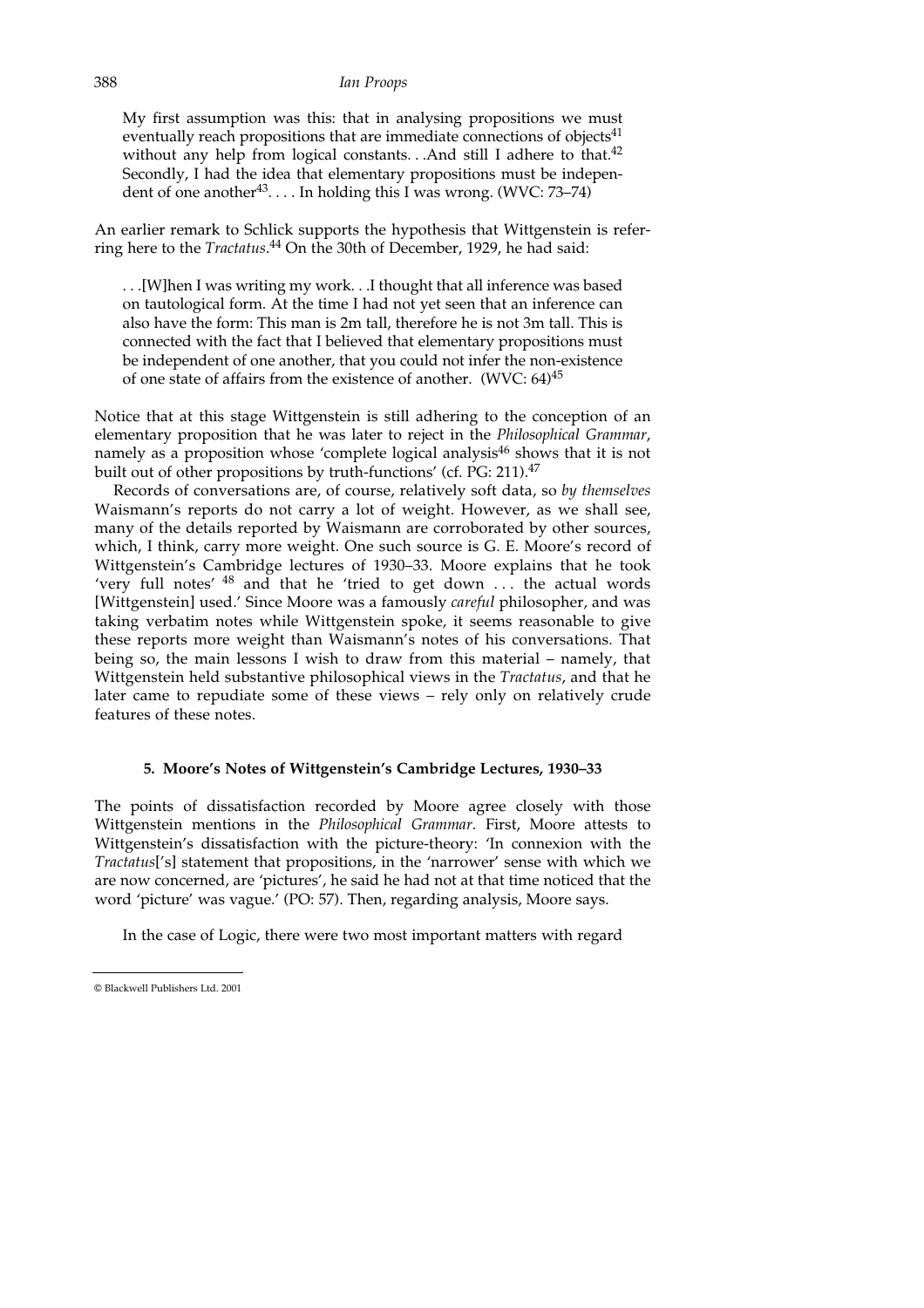to which he said that the views he had held when he wrote the *Tractatus* were definitely wrong.

(I)49 The first of these concerned what Russell called 'atomic' propositions and he himself in the *Tractatus* had called 'Elementarsätze'. He said in (II) that it was with regard to 'elementary' propositions and their connexion with truth-functions or 'molecular' propositions that he had had to change his opinions most; and that this subject was connected with the use of the words 'thing' and 'name'. In (III) he began by pointing out that neither Russell nor he himself had produced any examples of 'atomic' propositions; and said that there was something wrong indicated by this fact, though it was difficult to say exactly what. He said that both he and Russell had the idea that non-atomic propositions could be 'analysed' into atomic ones, but that we did not yet know what the analysis was: that, *e.g.* such a proposition as 'It is raining' might, if we knew its analysis turn out to be molecular, consisting, *e.g.* of a conjunction of 'atomic' propositions. He said that in the *Tractatus* he had objected to Russell's assumption that there certainly were atomic propositions which asserted two-termed relations – that he had refused to prophesy as to what would be the result of an analysis, if one were made, and that it might turn out that no atomic propositions asserted less than *e.g.* a four-termed relation, so that we could not even talk of a two-termed relation.<sup>50</sup> His present view was that it was senseless to talk of a 'final' analysis. (PO: 87-8)<sup>51</sup>

So the first important logical mistake was to maintain that each proposition has a 'final' analysis into truth-functions of elementary propositions. Moore continues:

The second important logical mistake which he thought he had made at the time when he wrote the *Tractatus* was introduced by him in (III) in connexion with the subject of 'following' (by which he meant, as usual, *deductive* following or 'entailment' – a word which I think he actually used in discussion) from a 'general' proposition to a particular instance and from a particular instance to a 'general' proposition. Using the notation of *Principia Mathematica*, he asked us to consider the two propositions '(*x*)  $\cdot$  *fx* entails *fa'* and '*fa* entails ( $\exists x$ )  $\cdot$  *fx'*. He said that there was a temptation, to which he had yielded in the *Tractatus*, to say that  $(x)$ .  $fx$  is identical with the logical product ' $fa$  **.**  $fb$  **.**  $fc$   $\ldots$ ', and  $(\exists x)$  **.**  $fx$  identical with the logical sum '*fa* v *fb* v *fc*. . .'; but that this was in both cases a mistake. (PO: 89)

So the second important logical mistake was Wittgenstein's truth-functional analysis of generality (cf. 5.501 and 6–6.001). After providing further details of this error, Moore continues:

He went on to say that one great mistake he made in the *Tractatus* was that of supposing that in the case of all classes 'defined by grammar,'

ã Blackwell Publishers Ltd. 2001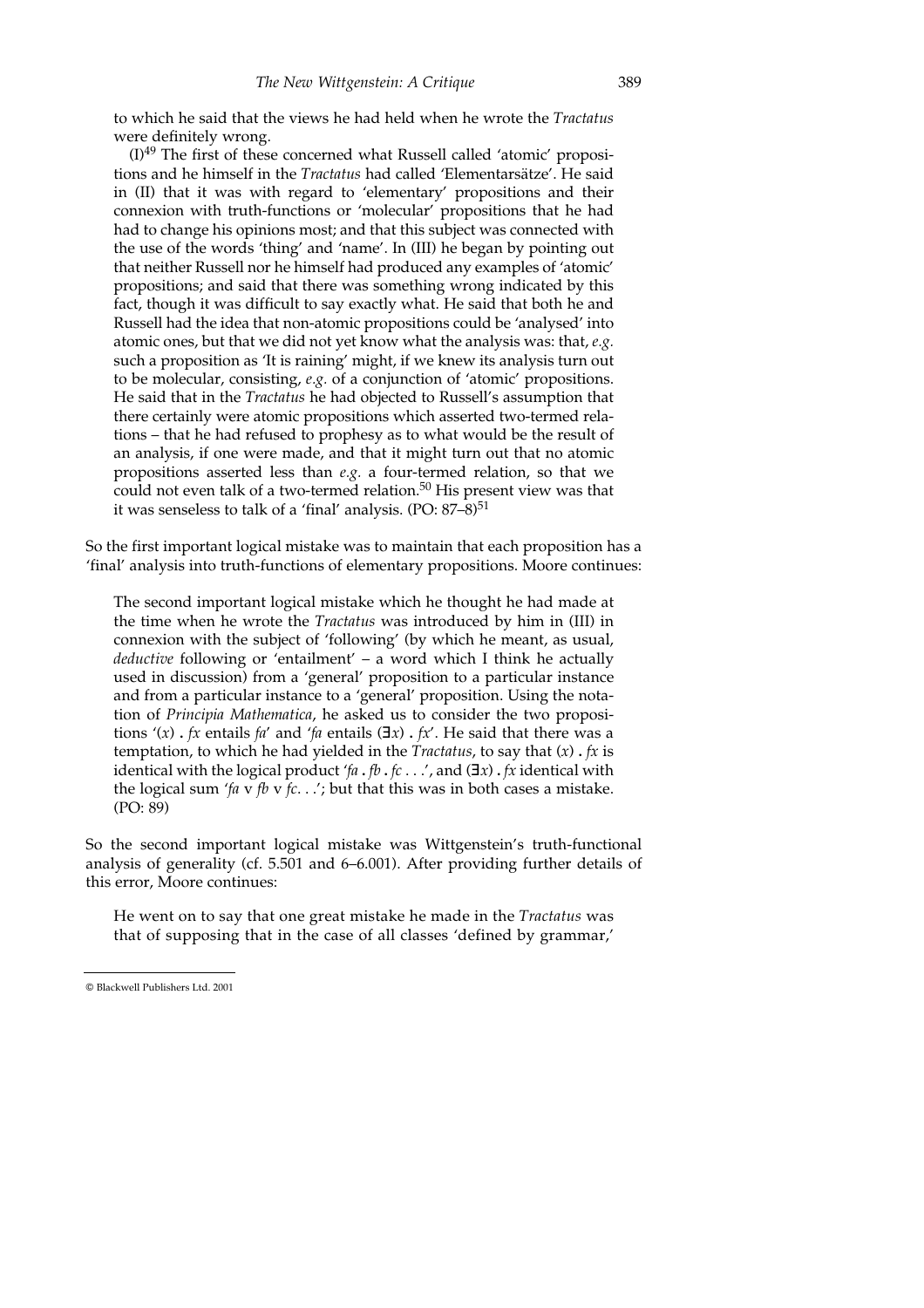## 390 *Ian Proops*

general propositions were identical either with logical products or with logical sums (meaning by this logical products or sums of the propositions which are values of *fx*) as, according to him, they really are in the case of the class 'primary colours'. He said that, when he wrote the *Tractatus* he had supposed that *all* such general propositions were 'truthfunctions'; but he said now that in supposing this he was committing a fallacy, which is common in the case of Mathematics *e.g*. the fallacy of supposing that  $1 + 1 + 1$ ... is a sum, whereas it is only a *limit*, and that  $dx/dy$  is a quotient, whereas it is only a limit.<sup>52</sup> (PO: 89)

The report would seem to confirm the *Tractatus* as Wittgenstein's intended target in the section of the appendix to the *Philosophical Grammar* entitled: 'Criticism of my former view of generality.' There Wittgenstein says:

My view about general propositions was that  $(\exists x)$ .  $\varphi x$  is a logical sum and that though its terms aren't enumerated *here*, they are capable of being enumerated (from the dictionary and the grammar of language). . . . Of course the explanation of  $(\exists x)$  **.**  $\varphi x$  as a logical sum and of  $(x)$  **.**  $\varphi x$  as a logical product is indefensible. It went with an incorrect notion of logical analysis in that I thought that some day the logical product for a particular (x)  $\cdot$   $\varphi$ x would be found. (PG, Part II, § 8: 268)

Note that Wittgenstein saw his earlier view of generality as bound up with his optimistic attitude toward what logical analysis would one day discover.

Finally, Moore reports that: '[Wittgenstein] said that, when he wrote the *Tractatus*, he would have defended the mistaken view which he then took by asking the question: How can  $(x)$  **.**  $f(x)$  possibly entail  $f(a)$  **i**  $f(x)$  **.**  $f(x)$  is not a logical product?'

(PO: 90.).' Once again, the implication is that at the time of writing the *Tractatus* Wittgenstein really did hold positions he was prepared to defend as *true*, and that he later came to view his former opinions as mistaken.

Moore concedes that he failed to understand many of the things Wittgenstein said, so one might reasonably have doubts about the degree to which Moore's later précis accurately reconstructs the 'actual words' he says he took down. Fortunately, however, there is no need for speculation on this point since Moore's original lecture notes have been preserved. I want to spend a section examining this still unpublished material. As we shall see, it both confirms the reports of Moore and Waismann, and makes clear that the target of Wittgenstein's criticisms is indeed the *Tractatus*.

## **6. Moore's unpublished notes of Wittgenstein's Cambridge Lectures: 1930–33**

In Moore's notes from Wittgenstein's lectures of Michaelmas term 1932,<sup>53</sup> we find:

ã Blackwell Publishers Ltd. 2001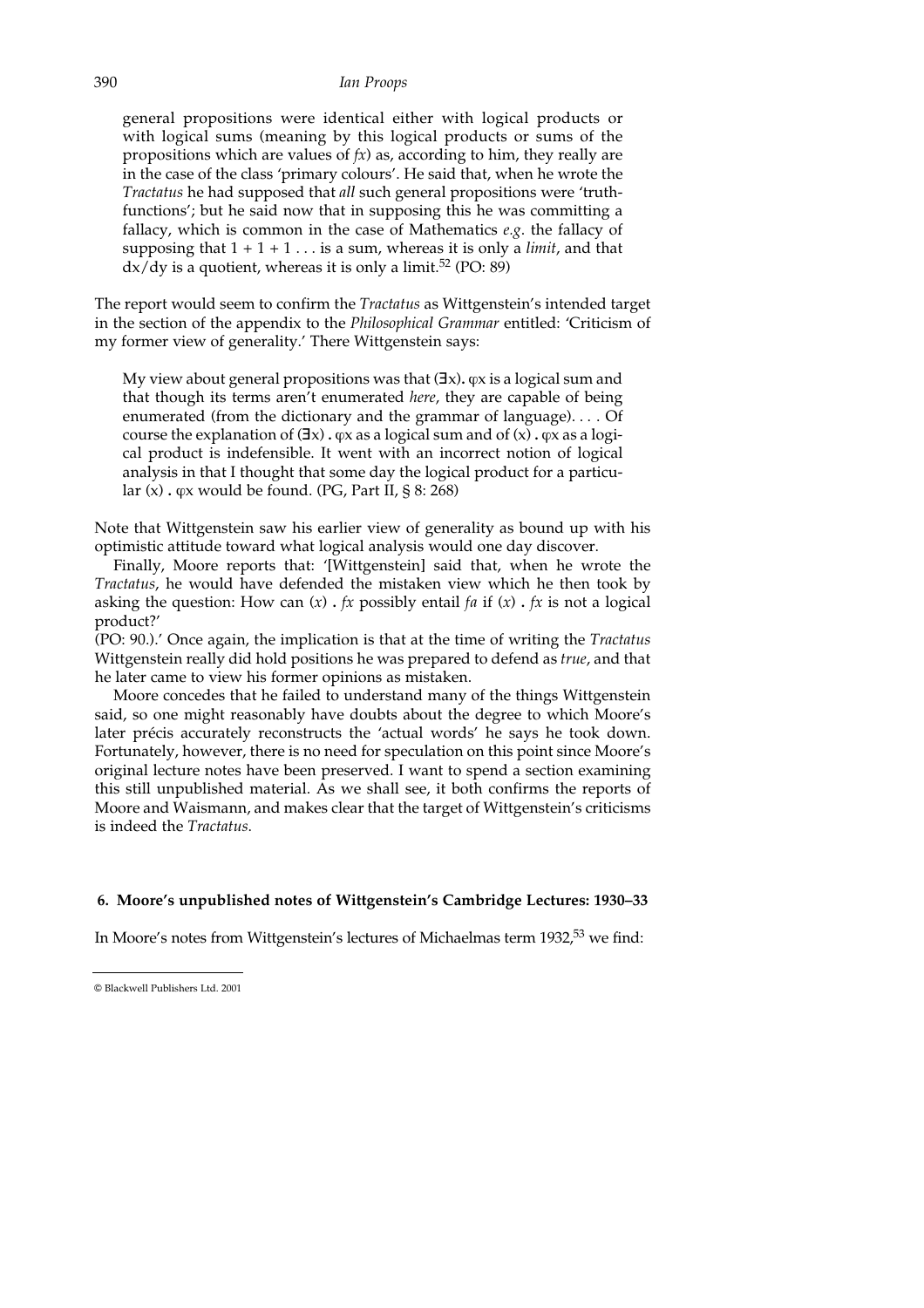Now there is a temptation, to which I yielded in [the] Tract[atus], to say that

(x)  $fx = logical product$  (of *all* prop[ositions] of the form  $fx$ <sup>54</sup> fa. fb. bc...  $(\exists x)$ . fx= [logical] sum, fa v fb v fc...

This is wrong, but not as absurd as it looks. (25 November, 1932, ADD 8875, 10/7/7: 34)

Wittgenstein's explanation of why this view is not *palpably* absurd runs as follows:

Suppose we say that: Everybody in this room has a hat  $=$  Udall has a hat, Richards has a hat etc. This obviously has to be false , because you have to add '& a, b, c, . . . are the only people in the room.' This I knew and said in [the] *Tractatus*. <sup>55</sup> But now, suppose we talk of 'individuals' in R[ussell]'s sense, e.g. atoms or colours; and give them names, then there would be *no* prop[osition] analogous to 'And a, b, c are the only people in the room.' (25 November, 1932, ibid.: 35)

Clearly, in the *Tractatus* Wittgenstein was not making the simple mistake of forgetting that 'Every F is G' can not be analysed as 'Ga & Gb & Gc. . .' even when a, b, c, etc. are in fact the only Fs, since one needs to add explicitly that this is so. The analysis was being offered for the special case in which a, b, c, etc., are Russell's individuals, and Wittgenstein had supposed that *in this case* there is no proposition to express the clause that is necessary in other cases, hence no need for a supplementary clause. Unfortunately, Wittgenstein does not explain *why* there should be no such proposition, but we can make a guess. It seems likely that what we are assumed to be analysing is actually 'Everything is G', and that in this case any allegedly necessary completing clause – for example, 'a, b, c, etc., are the only *things*' – would be the misfired attempt to put into words something that is *shown* by the fact that when analysis bottoms out it yields as names only such as figure in the logical product 'Ga & Gb & Gc. . .'. What would indicate that analysis *had* bottomed out, is, of course, a further question.56

A more sophisticated objection is discussed three pages later:

There is a most important mistake in [the] Tract[atus]. . . . I pretended that [a] Prop[osition] was a logical product; but it *isn't*, because '. . .' don't give you a logical product. It is [the] fallacy of thinking

 $1 + 1 + 1$ ... is a sum

It is muddling up a sum with the limit of a sum

 $dx/dy$  is not a quotient, but the limit of a quotient

it doesn't obey *all* rules that  $x^2/x$  obeys (25 November, 1932, ibid.: 37)

Wittgenstein had confused dots of infinitude with dots of laziness (and thus had, unwittingly, made an unfounded bet on the existence of finitely many individuals).57 Two pages later he resumes the theme:

ã Blackwell Publishers Ltd. 2001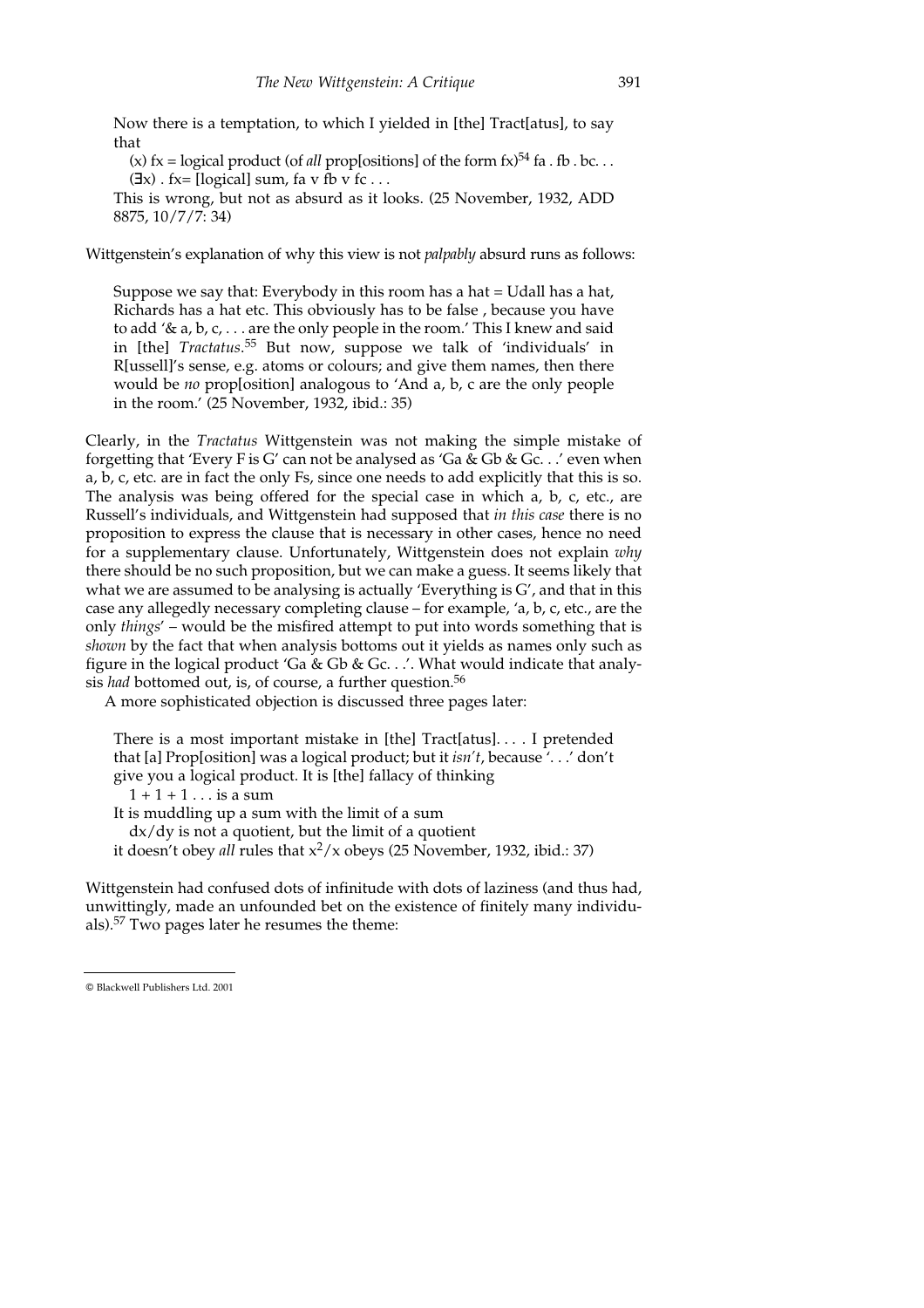In my book I supposed that  $\left[\text{in}\right]$  ( $\exists x$ ) fx = fa v fb v fc  $\&$  so on  $\left[\text{the '&}$  so on' $\right]$ was [the '& so on'] of laziness, when it wasn't.

There was a deeper mistake – confusing logical analysis with chemical analysis. I thought  $(\exists x)$ . *fx is* a definite logical sum, only I can't at the moment tell you which.' (25 November, 1932, ibid.: 39)

Again, this last erroneous 'thought' is presented not as an illusory position the reader is invited to 'think through' in order to see it 'dissolve from within', but rather as a straightforwardly mistaken opinion. It is the mistake of thinking that there must be a definite logical sum corresponding to  $(\exists x)$   $\cdot$   $f x'$  even if one cannot at present specify its terms. The mistake would seem to be a symptom of precisely the *dogmatism* Wittgenstein had confessed to Waismann less than a year before. A page later he continues:

In [the] Trac[atus] I said  $(x)$  **.**  $f x$  and  $(\exists x)$  .  $f x$  were truth-functions – [the] first a logical product, [the] second a logical sum. My mistake was to think the product, though {I couldn't}58 find it now, was contained in it. My good point was that I did {make} *one* calculus (28 November, 1932, ibid.: 40)

The next academic term Wittgenstein resumes his criticism of the *Tractatus*. After summarizing a discussion of what is meant by 'hidden logical constant', he says:

If you look at Russell and at [the] *Tractatus*, you may notice something very queer – i.e. a lack of examples. They talk of 'individuals' and 'atomic propositions', but give no examples. Both of us in different ways, pushed [the] question of examples {to} one side. Now there's something wrong here: but it is very difficult to say why. I thought at first I'd solved this problem. Russell and I59 went wrong in different ways (6 February, 1933, ibid.: 84).

Later in the same lecture Wittgenstein explains where *he* went wrong:

I say in [the] Tract[atus] that you can't say anything about [the] structure of atomic prop[ositions]: my idea being the wrong one, that *logical analysis* would {reveal} what it would {reveal}. (6 February, 1933, ibid.: 88)

A page later he elaborates the point:

Suppose English grammar=grammar in which none could write except a person who had completely analysed our language. And then ask: will this grammar contain [a] 2-termed relation? The answer must be: wait till analysis is complete. (This is what I said). R[ussell] and I argued in *writing* for analysis; but I said we can't tell what analysis will yield; but R[ussell] said it must yield this or that. *I* was right in one way; R[ussell] in another. I was right in thinking you can't *prepare* for a word *to have meaning*. (6 February, 1933, ibid.: 89)

ã Blackwell Publishers Ltd. 2001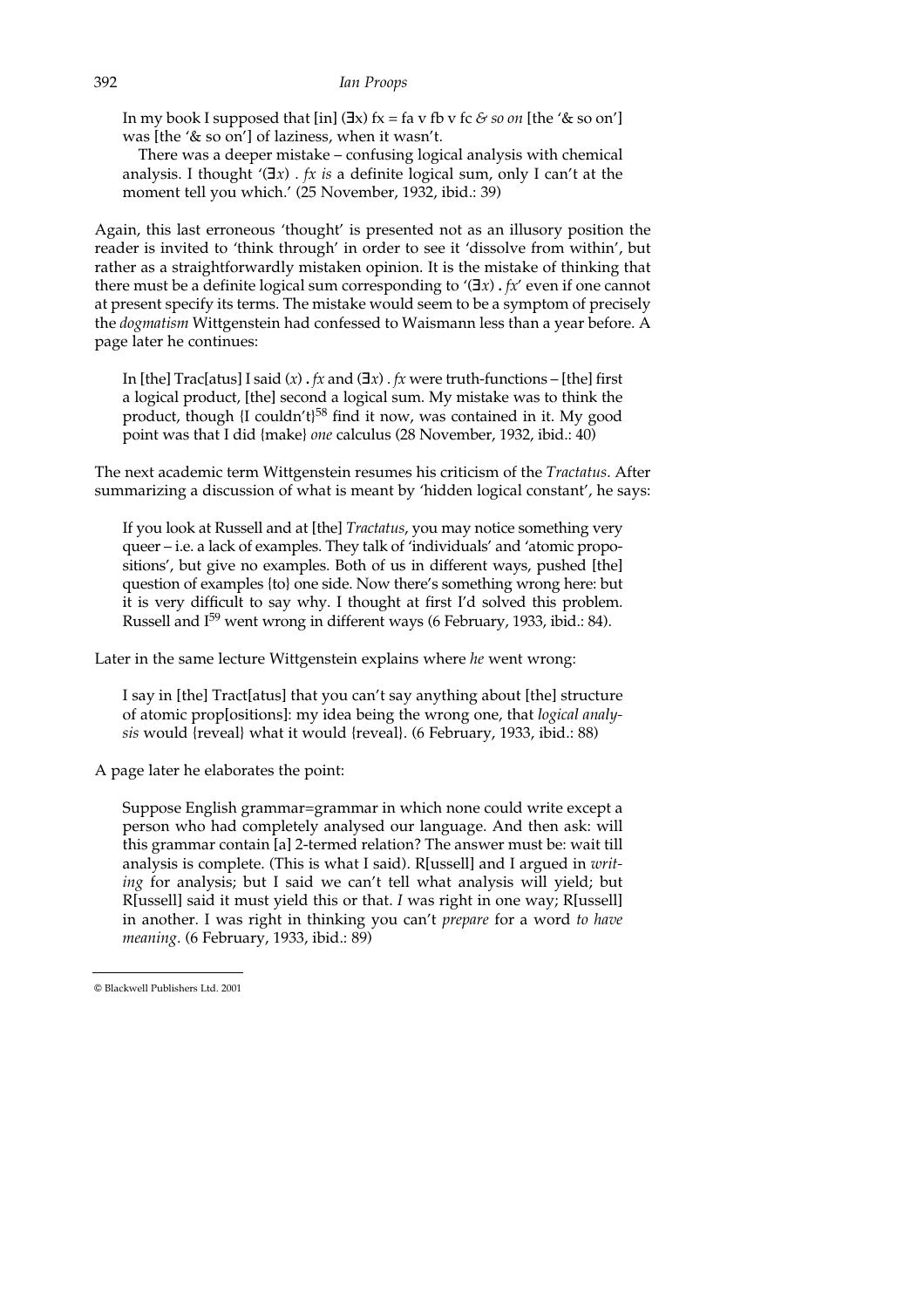He continues:

I was right in thinking there can't be hypotheses in logic: you can't say 'If a word had meaning' (when it hasn't). . .I thought R[ussell] had no right to say that the *result* of analysis would be 2-term, 3-term relations etc. It's quite right to say 'Socrates is a man' is subject-pred[icate], 'Socrates loved Plato' is 2-term and so on. $60$  I was wrong in supposing that it had any sense to talk of the result of final analysis. Whereas I *did* say: we don't know what the result of it will be. (6 February, 1933, ibid.: 90)

Notice that Wittgenstein says he was wrong *in supposing that talk of the result of a final analysis made sense*. It seems highly unlikely, then, that he could have been concerned in the *Tractatus* to exhibit the incoherence of the idea, expressed at 3.25 and 5, that every proposition has a unique complete analysis into a truth-function of elementary propositions. Note also that Wittgenstein represents himself as having *argued in writing* for analysis, which also seems to go against the suggestion that the *Tractatus*'s 'propositions' are designed to exhibit the incoherence of the analytical project.

These remarks correspond closely to those recorded by Ambrose and MacDonald. A passage from their notes of Wittgenstein's lectures from the academic year 1932–33 runs:

Russell and I both expected to find the first elements, or 'individuals', and thus the possible atomic propositions, by logical analysis. Russell thought that subject-predicate propositions, and 2-term relations, for example, would be the result of a final analysis. This exhibits a wrong idea of logical analysis: logical analysis is taken as being like chemical analysis. And we were at fault for giving no examples of atomic propositions or of individuals. We both in different ways pushed the question of examples aside. We should not have said 'We can't give them because analysis has not gone far enough, but we'll get there in time.' (Wittgenstein 1989, ibid.: 11).

The close match between this passage and Moore's notes from 6 February, 1933 suggests that both sets of notes were based on a single lecture. If so, the criticisms in this passage must be directed against the *Tractatus*. Obviously, both sources strongly support a view of the early Wittgenstein as a logical atomist – a construal of him that one New Reader has recently described as 'one of the great myths of twentieth-century philosophy' (Floyd 1998: 85).

Two pages later in Moore's notes, in a lecture dated 'Feb[ruary] 10', Wittgenstein begins by summarizing the main point from the previous lecture:

[The] main point about 'atomic prop[ositions]' is that they are not [the] result of some analysis which has yet to be made: we use them, if at all, to mean propositions which don't, on their face, contain 'and' 'or' etc,. . .

ã Blackwell Publishers Ltd. 2001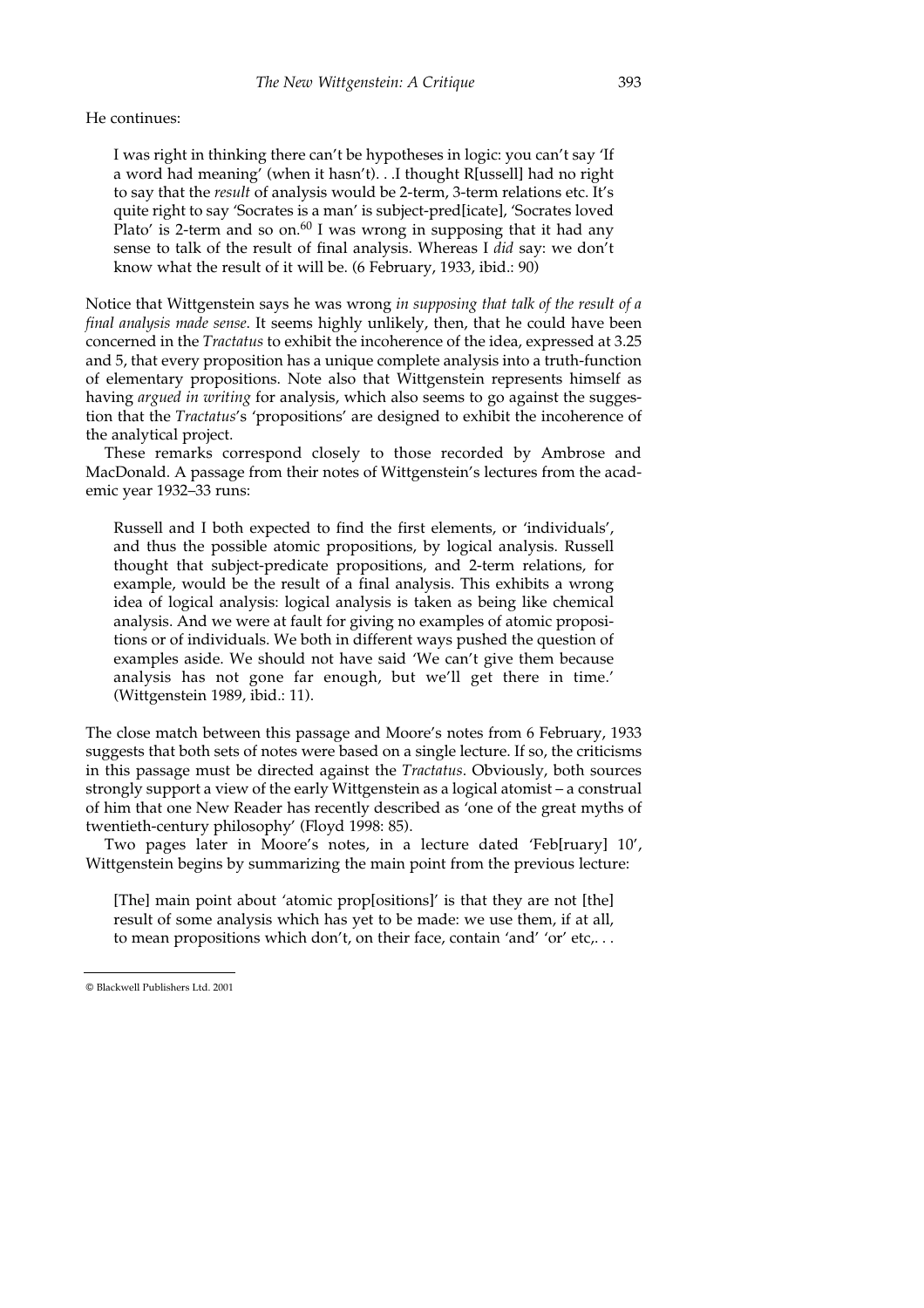## 394 *Ian Proops*

One mistake I made was this: [I thought] that you could enumerate entities in the world, and therefore all possible atomic propositions. . .I thought you could; *though* I couldn't. (10 February, 1933, ADD 8875, 10/7/7: 92)

This mistake includes the one reported to Waismann (WVC p. 182, quoted in section 4 above) of assuming that 'the elementary propositions could be specified at a later date'. A recollection of Norman Malcolm sheds light on why Wittgenstein thought questions of this kind could (and should) be deferred. Malcolm recalls that: '[He] asked Wittgenstein whether, when he wrote the *Tractatus*, he had ever decided upon anything as an *example* of a "simple object". His reply was that at the time his thought had been that he was a *logician*; and that it was not his business, as a logician, to try to decide whether this thing or that was a simple thing or a complex thing, that being a purely *empirical* matter! It was clear that he regarded his former opinion as absurd' (Malcolm 1989: 70; cf. p. 58).

The idea that it was the task of analysis to discover the simple things is one Wittgenstein criticised in the German manuscript mentioned earlier. Wittgenstein says:

Think of Russell's notion of an 'individual' or mine of 'objects' and their 'names' (*Tractatus Log.–Phil*.); these objects were supposed to be the fundamental constituents of reality; something that could not be said to exist or not to exist. (*Theaetetus*) What these elements of reality are it seemed difficult to say. I thought it was the job of further logical analysis to discover them. [Just now,] on the contrary, we have introduced proper names for things, objects, in the ordinary sense of the word. (my translation, EPB: 121)

This passage strongly suggests that the slightly different criticism Wittgenstein makes of the *Theaetetus*'s view of 'primary elements' at PI: 46 ff is indeed – as it in fact advertises itself as being – an indirect criticism of Russell and the *Tractatus*.

This concludes our survey of Wittgenstein's criticisms of the *Tractatus*. We have observed Wittgenstein harping on a small cluster of themes, any one of which might be regarded as a symptom of the 'dogmatism' he had confessed to Waismann: Wittgenstein had thought *one* could enumerate the simple basic elements in the world, though *he* could not do it; that analysis would bottom out in truth-functions of elementary propositions, though he could not discover these propositions at the moment; that the final analysis would one day display the composition (or 'forms') of elementary propositions, but it had not reached that point yet; that '( $\exists x$ ) . Fx' was some logical sum, though he could not as yet say which.

New Readers face the challenge of explaining why these points of relative detail should have so preoccupied Wittgenstein in the late 20s and early 30s. Ideally, they will have to demonstrate the superiority of their explanation to the one Moore reports as having been Wittgenstein's own, namely: that these points

ã Blackwell Publishers Ltd. 2001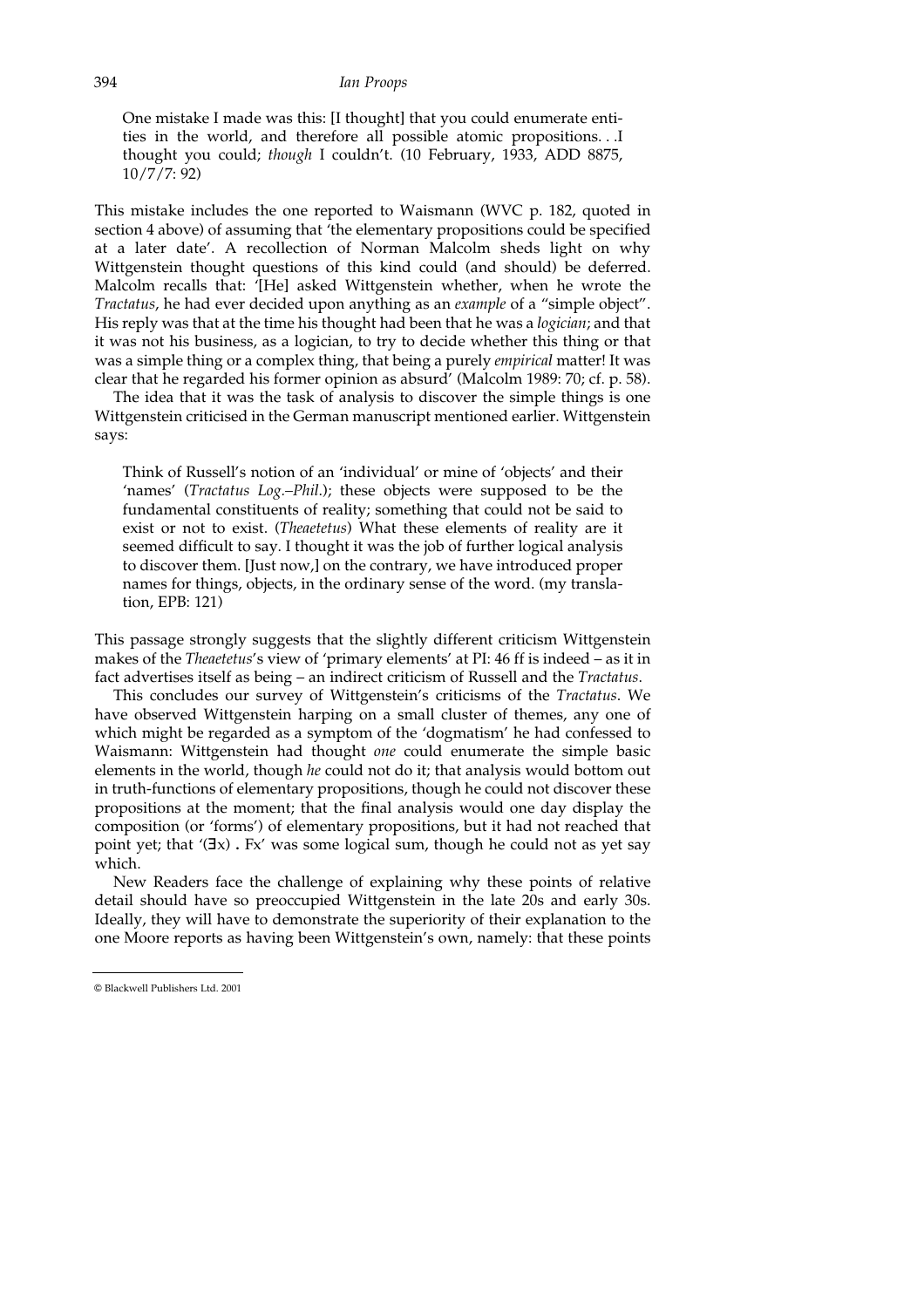were 'definitely wrong' and that Wittgenstein had since had to change his 'opinions' about them (cf. PO: 87–88).

#### **7. Some (Actual and Possible) Responses**

Although New Readers have said relatively little about the texts surveyed here, some of them have offered brief comments that seem designed to anticipate some of the criticisms I have been making. I want to conclude with a discussion of these remarks.

In her 1998 Juliet Floyd denies that for the Wittgenstein of the *Tractatus* 'logical syntax' can be made fully explicit, but she concedes in a footnote that: '[I]n several later retrospective remarks, [Wittgenstein] appears to claim that at the time of writing the *Tractatus* he held the goal of a complete analysis of propositions to be achievable and desirable.'61 Floyd's cautious words – 'Wittgenstein *appears* to claim etc.' – seem to imply that we should not take Wittgenstein's description of his early view at face value. But what she goes on to say does nothing to justify her reluctance to allow that here Wittgenstein means what he says. After citing several of the remarks that suggest he did indeed take the idea of complete analysis seriously, Floyd continues: 'However, these remarks make clear that Wittgenstein always rejected as nonsensical the idea that logical analysis could specify the forms of the elementary propositions either *a priori* or in general (cf. *Tractatus* 5.55 ff).'62

As we have seen, although Wittgenstein did indeed always reject (as false) the idea common to Russell (ADD 8875, 10/7/7: 89–90) and Wittgenstein's Carnap (cf. WVC: 182) that we could foresee the forms of elementary propositions – that is, *specify* them *prior* to analysis (cf. *Tractatus* 5.55) – he did not *always* reject as nonsensical – or even as false – the idea that a final analysis would *reveal* the forms of elementary propositions. On the contrary, his retrospective criticisms make clear that at the time of writing the *Tractatus* he regarded this idea as both coherent and correct (WVC: 182, cf. the remark already quoted from ADD 8875,  $10/7/7$ : 88). They also make plain that it was only years later<sup>63</sup> that he came to question the coherence of the idea of a 'final analysis', recognizing this as one of the points on which the *Tractatus* had been mistaken.<sup>64</sup>

Why did Wittgenstein come to see this notion as incoherent? Three reasons suggest themselves. First, Wittgenstein never did get clear about the details of the process of analysis. He had envisaged a 'calculus' in which a 'definitive dissection of propositions' would be possible (PG: 211), but his working out of this idea seems not to have progressed far beyond his analysis of (some cases of) generality and the tentative proposal of the *Notebooks* that 'F[aRb]', in which '[aRb]' might perhaps be read as 'the complex consisting of a's standing in R to b', should be analysed as: 'Fa . Fb . aRb' (NB: 4; cf. 2.0201). In particular, he offered no systematic account of how apparent singular terms would get analysed as descriptions of the form 'the complex consisting of . . .'. Secondly, he felt that his position in the *Tractatus* had remained too close to Russell's, since it still assumed from the outset

ã Blackwell Publishers Ltd. 2001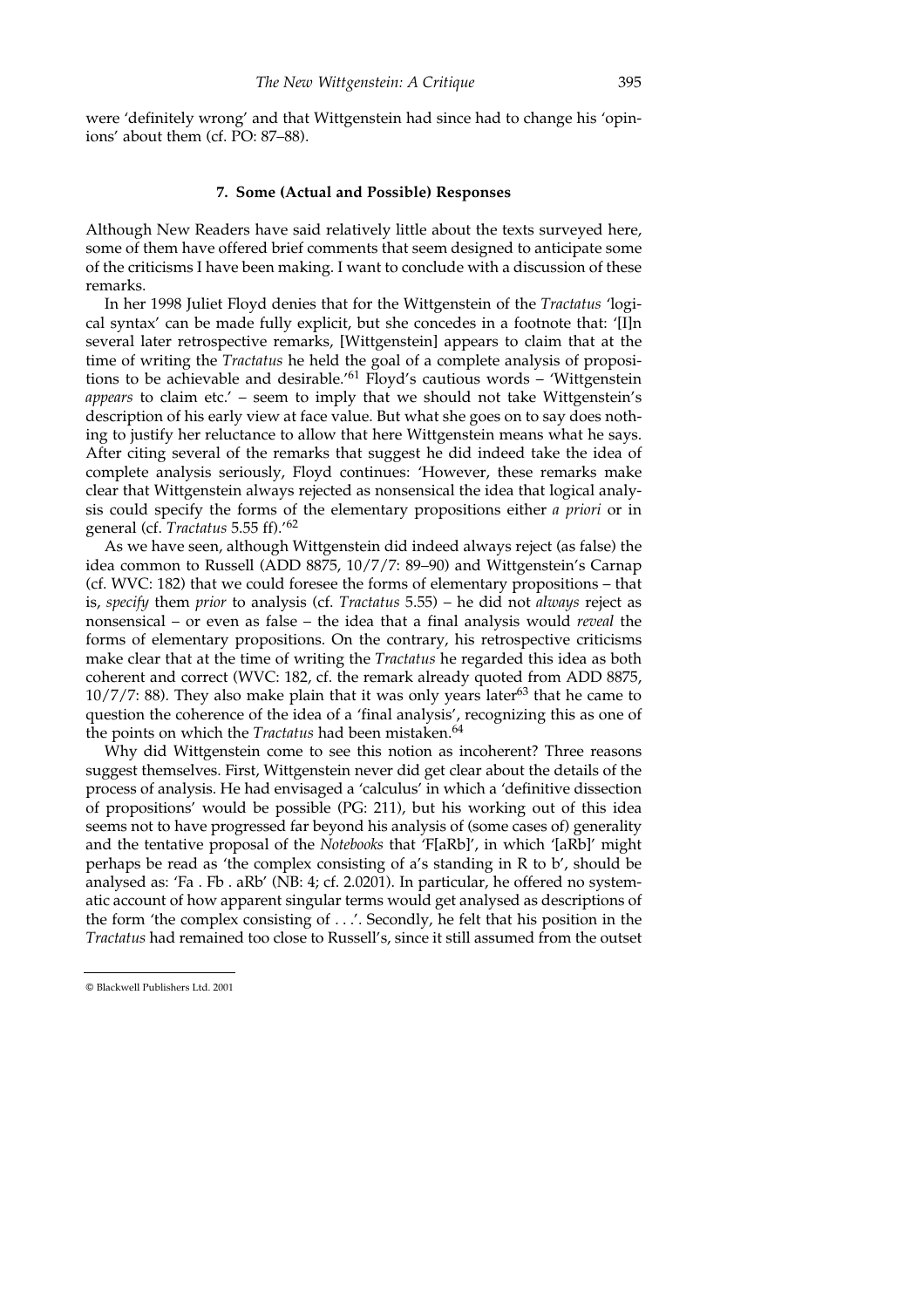that elementary propositions would have one or other of the forms apparently met with in the (not overtly logically complex) propositions of everyday language. That is to say, Wittgenstein had assumed they would be concatenations of names and n-adic predicates (PO: 31–265). Lastly, the first problem on our list undermines Wittgenstein's hope that he could avoid portraying the discovery of the forms of elementary propositions as a 'philosophical discovery' (WVC: 182) – a commitment that brings with it what Wittgenstein took to be an incoherent conception of philosophy as a branch of empirical inquiry (4.111). His original hope had been that he could steer a course between two mistakes. He would avoid Russell's mistake of prejudging the issue of the forms of elementary propositions (WVC: 182, cf. 5.553–5) by making the nature of these forms something that only emerges as the *result* of analysis. At the same time he would avoid portraying the forms as the objects of a philosophical discovery (WVC: 182, cf. 5.551), because, since the forms are discovered by applying a methodical procedure, we are justified in thinking we are merely unveiling something we have already encountered, rather than encountering something new (cf. WVC: 174).<sup>66</sup> However, because he had not fully specified the process of analysis, he could not after all suppose himself to have found such a *methodical* procedure for analysing propositions; and as Wittgenstein later realized, this meant he could not, after all, treat the results of analysis as already present but hidden in what was being analysed (cf. WVC: 174). Consequently, he could not in the end avoid the incoherence implicit in the idea of analysis as a process yielding 'philosophical surprises'.

That Wittgenstein came to question not just the truth, but the very coherence of ideas he had appealed to in the *Tractatus* is important, for it undermines another strategy that might be used to defuse the force of his apparent self-criticisms. New Readers might try to suggest that in his apparently critical retrospective remarks Wittgenstein is merely focusing on certain nonsensical pseudo-positions, which in the *Tractatus* he had regarded as having the *appearance* of truth, and now pointing to certain flaws that rob them of this appearance, thus rendering them unworthy objects of Tractarian dialectic. This suggestion would, it seems to me, lack any *independent* textual motivation, and it certainly jars with the quite straightforward tone of many of Wittgenstein's characterizations of his former opinions. Wittgenstein says, for example, that both he and Russell had expected to find the first elements (individuals) by logical analysis, not that Russell had, and that he had explored the (apparent) consequences of imagining one might.67 But, even aside from these points, the proposal has an obvious flaw: It simply fails to address those occasions on which Wittgenstein criticizes himself for having once incorrectly supposed certain terms to make sense (see, for example; PO: 87–88, ADD 8875, 10/7/7: 90, and, arguably,<sup>68</sup> PI: 114–115). In these places Wittgenstein is admonishing himself for having *participated* in the illusion of attaching a determinate sense to his words, not for having misidentified this illusion's most seductive aspects. And it should be emphasized, he really is *criticising* his Tractarian self, and not merely rehearsing some earlier nonsenseexhibiting dialectic.

ã Blackwell Publishers Ltd. 2001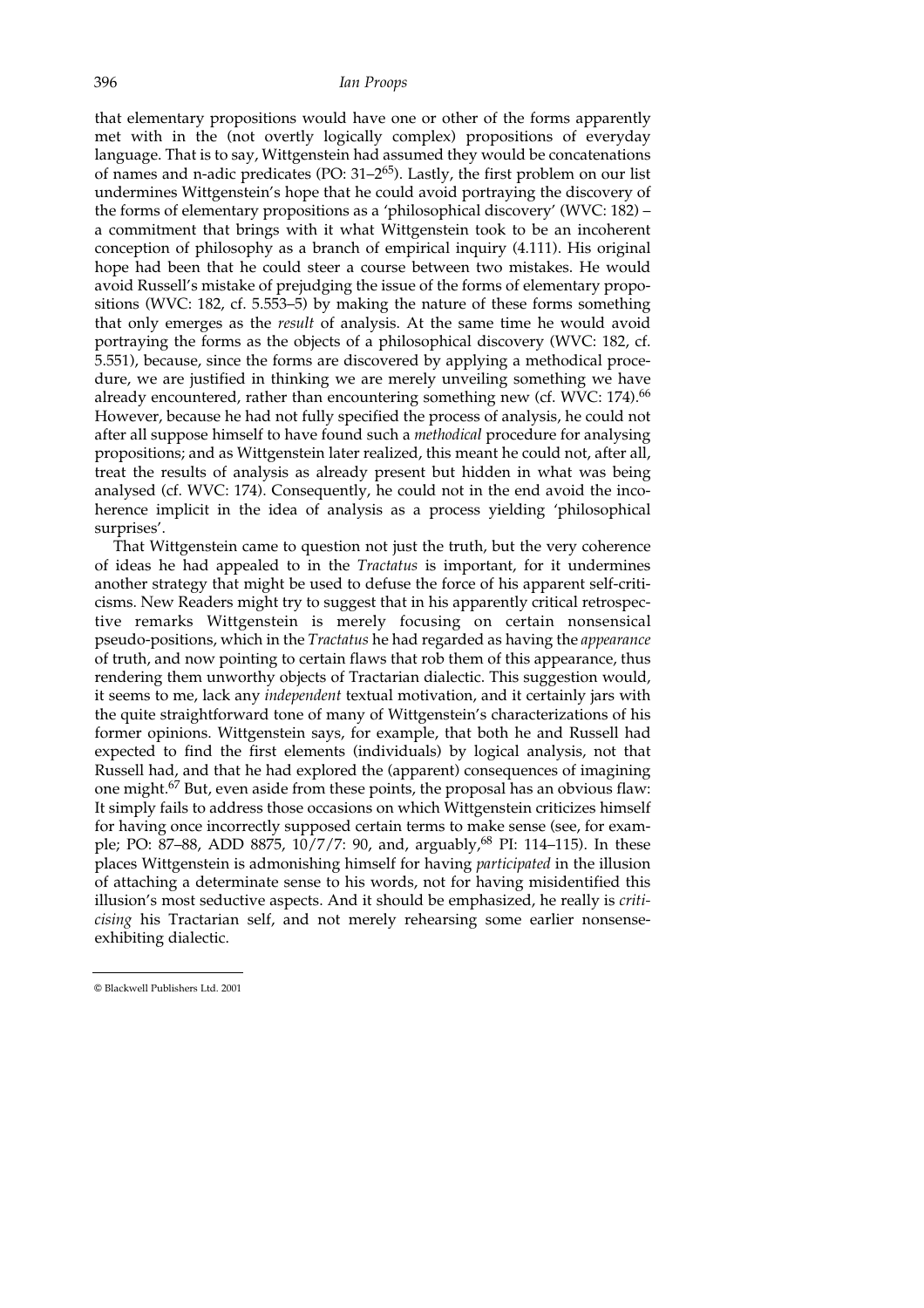Conant appears to register the force of some of the texts we have been considering in his 1995, for while suggesting – as on his reading he *must* do – that Wittgenstein's dissatisfaction with the *Tractatus* lies mainly with its manner of presentation, which he says 'cultivates the impression that things are being dogmatically asserted' (Conant 1995: 297), he adds in an unelaborated footnote: 'This is not to deny that Wittgenstein does also eventually come to think that quite a bit of surreptitious substantive doctrine was smuggled into the *Tractatus* after all' (Conant 1995, fn. 125: 330). If he means that Wittgenstein was *right* to think he had after all smuggled substantive doctrine into the *Tractatus*, Conant will need to qualify his claim that 'the entire body of the *Tractatus* forms a continuous train of nonsense' (Conant 1993: 223). He will have to say, instead, that although Wittgenstein had a general intention to author a doctrine-free work, in practice he nonetheless committed himself to 'quite a bit' of substantive doctrine.

I do not want to rule out that Wittgenstein might have *unwittingly* subscribed to certain doctrinal commitments in the course of attempting to dissolve philosophical problems, but it seems unlikely that these commitments could include Wittgenstein's view of analysis as a process that reveals the underlying forms of propositions, and reveals all propositions to be uniquely analysable as truth functions of elementary propositions and so forth (see 3.24–5 ff., 4.002, 4.221–4.2211, 5, cf. 6.001). For, if this view is a doctrinal commitment, it is one too obviously *propounded* in the *Tractatus* to qualify as surreptitiously smuggled in. Conant's concession cannot therefore diffuse the difficulties created for the New Reading by the texts I have been examining. But there is a more general problem: Conant's concession would seem to deprive his recommendations about how to read the *Tractatus* of much of their initial appeal. When Conant remarked in an early paper: 'I would urge that the propositions of the *entire* work are to be thrown away as nonsense' (Conant 1989a: 274, fn. 16, emphasis in the original), his view at least seemed refreshingly principled and tidy. But if there is, in addition to the frame, after all, quite a bit of substantive doctrine smuggled into the book, the view loses this refreshing quality. Worse, one now begins to wonder why we should not, after all, follow 'standard' readers in trying to ferret out this substantive doctrine. If it is there all right, it is hard to imagine what reason there could be for not identifying it and assessing its philosophical merit. Finally, it should not escape our notice that by taking this new line Conant renders urgent the need for an account of precisely *which* propositions are supposed to have been taken on as 'surreptitious' substantive commitments, and which are still merely primed to implode. In the absence such an account Conant will not have provided a *reading* of the *Tractatus*, but at most the barest sketch of how one might approach certain as yet *unspecified* parts of the book.<sup>69</sup>

These are the only responses I know to the problem I have tried to make sharp in this essay. I have not argued that this textual challenge cannot be met – although I am doubtful that it can. I *have* argued that it needs to be taken seriously. Because many of Wittgenstein's later self-criticisms cannot be read as directed against material extraneous to the *Tractatus*, they must be faced and

ã Blackwell Publishers Ltd. 2001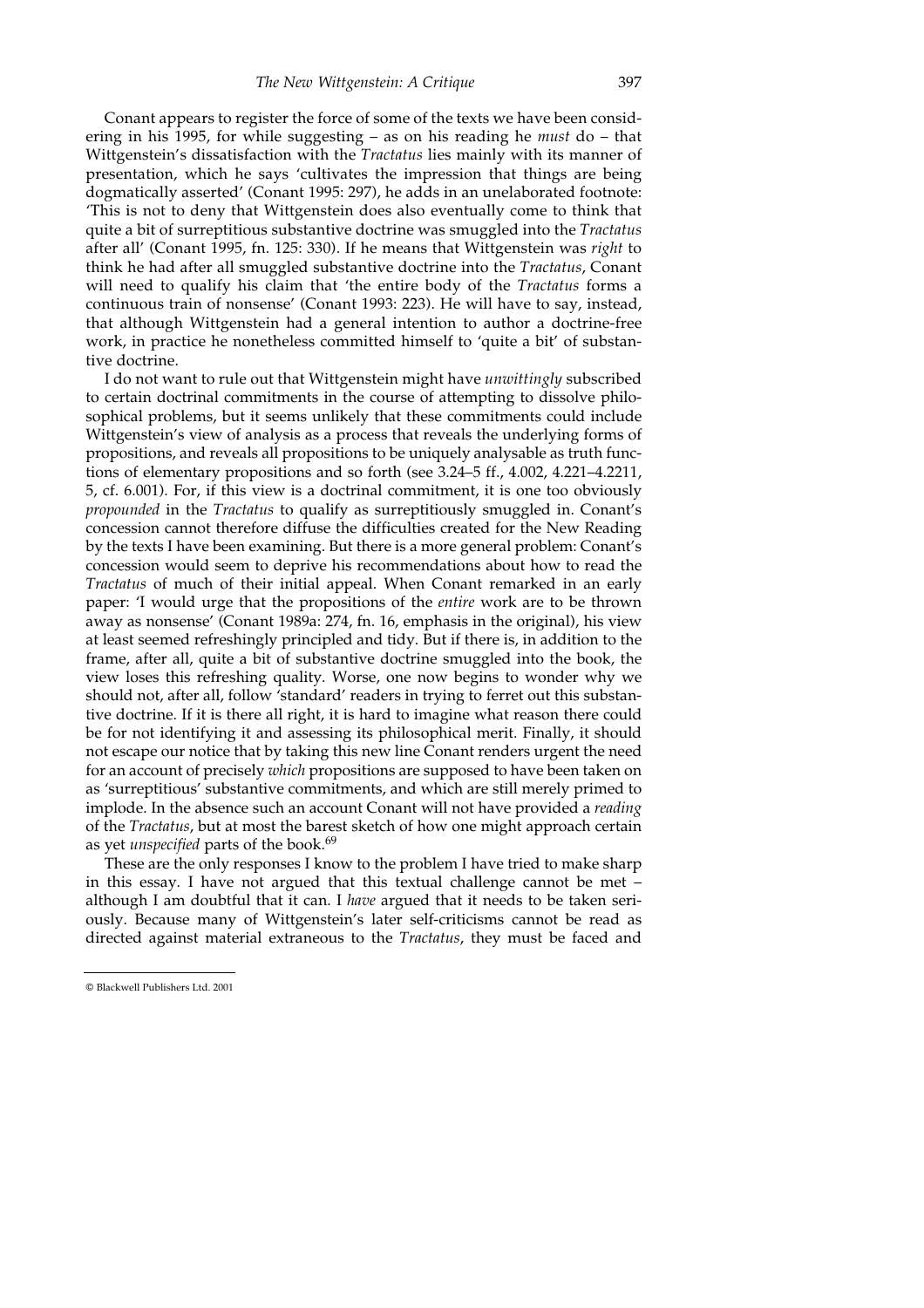#### 398 *Ian Proops*

accommodated. Until this challenge is answered – and answered convincingly – the historical credibility of the New Reading will remain in doubt.<sup>70</sup>

*Ian Proops Department of Philosophy University of Michigan 2215 Angell Hall 435 South State Street Ann Arbor MI 43109–1003 USA iproops@umich.edu*

## **NOTES**

<sup>1</sup> This is rapidly becoming the dominant approach to *Tractatus* interpretation in the United States. A sign of its influence is the appearance of Crary and Read 2000, a large part of which is devoted to the work of scholars sympathetic to this line. The approach was first conceived by Cora Diamond in her 1988, and is further elaborated in Diamond 2000. James Conant presents a closely parallel view in a series of papers: Conant 1989a, 1989b, 1992, 1993, 1995, 2000. Further treatments in a similar vein include: Ricketts 1996 (especially, part 5), Kremer 1997 and 2001, and Floyd 1998. Endorsements of the approach can be found in Winch 1992 and Putnam 1992 and 1998. Warren Goldfarb offers some trenchant internal criticisms of the view in Goldfarb 1997, but he appears to believe that something like it presents the only likely prospect for what he calls a properly 'resolute' reading of the *Tractatus*. These are the only published defences of this line known to me, but I gather that there are several further articles currently in preparation by philosophers sympathetic to this view, some of which may be in print before this essay appears.

<sup>2</sup> On the role of the 'frame' see: Diamond 2000: 149 and 151; Conant 1992: 159; 1993: 216. and p. 223 fns. 84 and 85; 2000: 216, fn. 102.

<sup>3</sup> 'Plain' nonsense is sometimes characterized as 'gibberish' (see e.g. Conant 1989a: 253; Ricketts 1996: 93–4), but this is potentially misleading. The babbling of a child might be gibberish, but the Jabberwocky sentences standardly cited as models for Tractarian nonsense would not usually be so regarded; for they at least *appear* to obey the rules of English phonetics, morphology, and syntax. Wittgenstein himself makes a related point in the *Philosophical Investigations*: 'Even a nonsense-poem is not nonsense in the same way as say the babbling of a child' (PI, § 282).

<sup>4</sup> I doubt that this notion of 'working through' nonsense has yet been adequately explicated. Goldfarb illustrates the idea with reference to the example of reified possibilia. He claims that in 'following out the implications of the existence of reified possibilia, we land quickly in incoherence' (Goldfarb 1997: 66). But since nonsense, strictly speaking, has *no* implications, this needs further unpacking.

<sup>5</sup> Although many things Diamond says portray her as a paradigm New Reader, she sometimes seems to draw back from this approach. In her 1991, she says: '[The *Tractatus*] is metaphysical in holding that the logical relations of our thoughts to each other can be shown, completely shown, in an analysis of our propositions' (Diamond 1991: 18). This makes it seem as though Diamond is concerned to exclude from the

ã Blackwell Publishers Ltd. 2001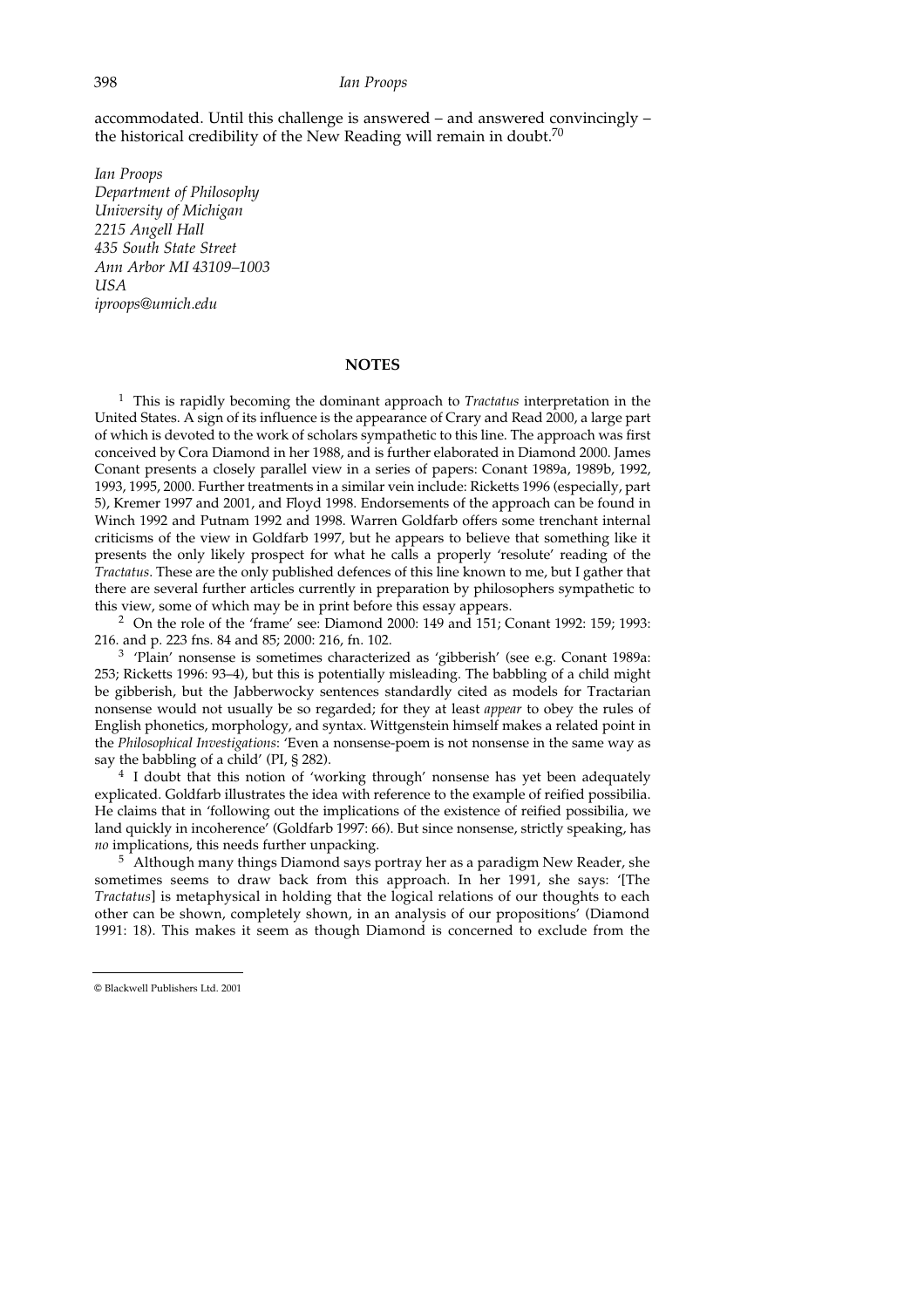*Tractatus* not metaphysics as such, but only a metaphysics of extra-linguistic *reality*. However, it is far from clear how to reconcile this statement with her claims elsewhere that the early Wittgenstein does not propound any philosophical doctrines (Diamond 1991: 182), and that talk of 'what shows itself' has in the end 'to be let go of and honestly taken to be real nonsense' (ibid: 181–2).

<sup>6</sup> I avoid Ricketts's and Goldfarb's label 'the resolute reading,' because I reject its implication that *every* alternative to this line of interpretation commits one to what Goldfarb has called an 'irresolute view of Tractarian nonsense'.

<sup>7</sup> I am greatly indebted to Peter Hacker for inaugurating debate on the *historical* plausibility of the New Reading (see Hacker 2000). While I am broadly in sympathy with the general morals, as well as and many of the details, of Hacker's insightful paper, I differ from him on points of emphasis: I focus on analysis, rather than the say/show distinction, and I concentrate on Wittgenstein's later retractions of Tractarian positions, rather than his apparent continued adherence to some of them. Inevitably, our discussions draw on the same passages at several points.

<sup>8</sup> Wittgenstein 1981. I begin with the Ogden-Ramsey translation, despite its many problems, because, since Wittgenstein had a hand in it, it has something of the character of a primary text.

<sup>9</sup> Michael Kremer has made this suggestion in his 2001. See especially: 64–5.

<sup>10</sup> Elsewhere, Conant prefers to gloss 'Lehrbuch' as 'catechism' or 'doctrinal text' (see Conant 1992: 155). I am grateful to Jamie Tappenden for drawing these points to my attention.

<sup>11</sup> Warren Goldfarb suggests that this might actually *be* the method of the *Tractatus* (Goldfarb 1997: 70 ), but Wittgenstein's use of the subjunctive mood ('*wäre'*) at 6.53, together with the qualification 'strictly,' and the reference to saying what *can* be said – i.e. the propositions of natural science – suggest otherwise. (For Conant's and Diamond's agreement with me on this point see Diamond 2000: 155, Conant 1989a: 273, fn. 10).

<sup>12</sup> Letter to Russell of 18 August 1919. He goes on to describe this theory as 'the cardinal problem of philosophy' (CL, 124).

 $13$  Propositions, recall, are facts (3.12 and 3.14), and facts cannot be named (3.144).

<sup>14</sup> See Hacker 2000: 356.

 $15$  Diamond has drawn attention to a closely related form of nonsense claim, namely: 'that p is true, all right, but not sayable; it is rather shown by the fact that q'. To commit oneself to claims of this form is to be guilty of what Diamond has termed 'chickening out.' (See Diamond 1991: 181 & 194).

<sup>16</sup> This last formulation is closely related to Adrian Moore's suggestion that 'A is shown that p' should be analysed as 'A has ineffable knowledge, and when an attempt is made to put what A knows into words, the result is: p'. See Moore 1997: 156–7.

 $17$  I am indebted to conversations with Peter Sullivan on this point.

- <sup>18</sup> See, e.g., Kremer 2001: 64.
- <sup>19</sup> See, e.g., MN: 112, NB: 113, and CL: 47–51.

<sup>20</sup> One can take the view that certain of the *Tractatus*'s propositions are intended somehow to exhibit their own incoherence without maintaining that *all* the propositions in what New Readers recognize as the 'body' of the work function in this way. So one can take 6.54 at face value without subscribing to the New Reading: one only has to interpret the scope of 'my propositions' at 6.54 more narrowly than New Readers do. It is important to realize that since New Readers exclude the 'frame' from what is supposed to be nonsense, all sides agree that the scope of 'my propositions' at 6.54 must be restricted in some way.

ã Blackwell Publishers Ltd. 2001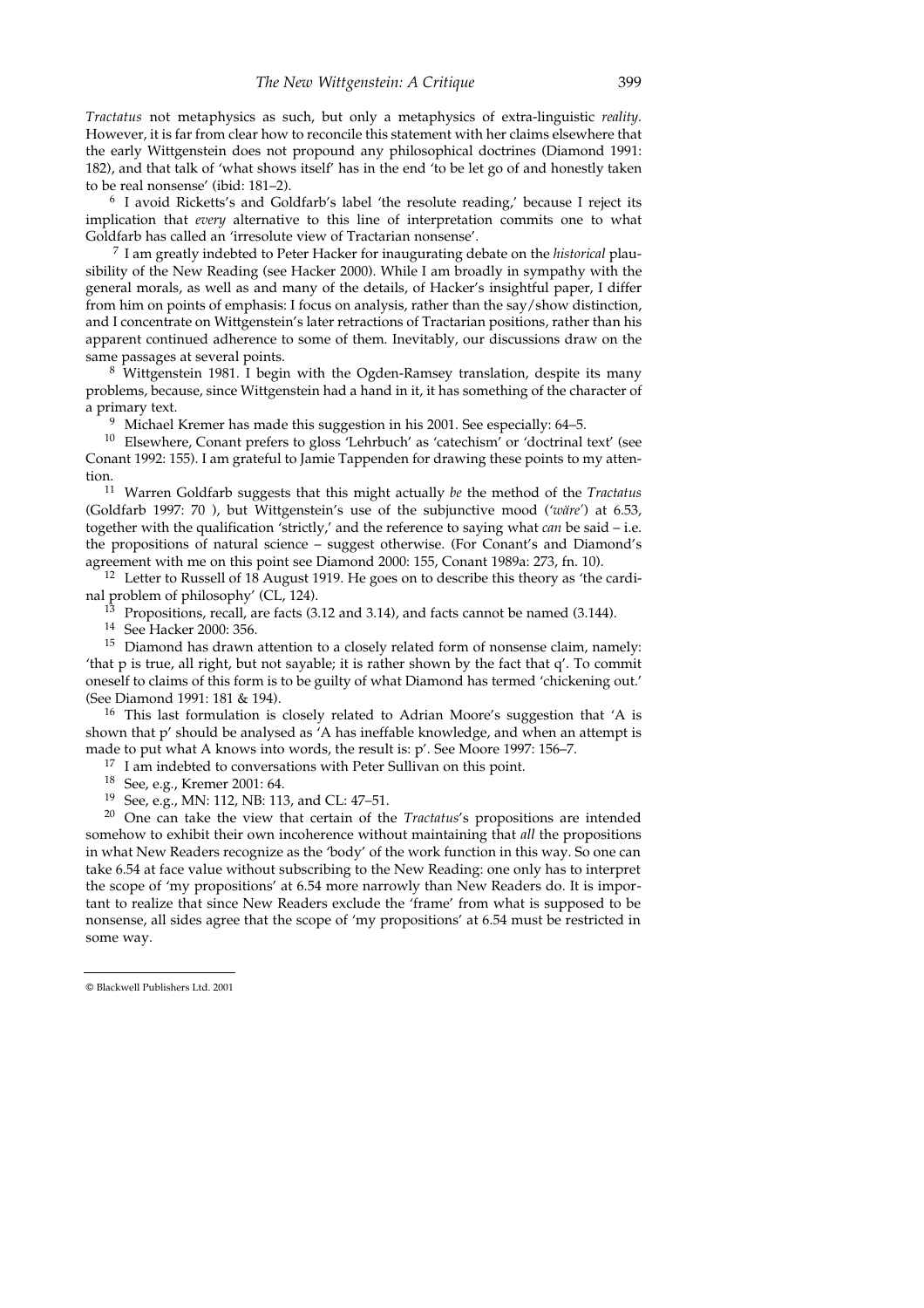<sup>21</sup> Kremer acknowledges the availability of this move for the New Reading (Kremer 2001: 61), but himself prefers to discern a 'deeper sense' in which the *Tractatus* is concerned to communicate a truth.

 $22$  I am grateful to Jamie Tappenden for alerting me to Conant's change of position.

<sup>23</sup> For an account of the broader philosophical significance of this criticism see Proops 1997.

<sup>24</sup> Hacker points out that Diamond herself accepts a number of Wittgenstein's criticisms of Frege and Russell as correct. See Hacker 2000: 361.

<sup>25</sup> Conant, for example, does not indicate that he himself falls within the scope of his own criticism when he says 'The distinction between what is part of the frame and what is part of the body of the work is not, as some commentators have thought, simply a function of *where* in the work a remark occurs' (Conant 2000: 216, fn. 102).

 $26$  Thus Conant again falls within the scope of his own criticism when he says that 'Commentators fail to notice that what Wittgenstein says at 6.54 is not 'all of my sentences are nonsensical' (Conant 2000: 216, fn. 102). But, again, there is no acknowledgement of this fact.

<sup>27</sup> In her 1991: 19, and 2000.

<sup>28</sup> The passage is not mentioned by Hacker.

 $29$  As a rough dating this seems reasonable. A similar criticism is alluded to by Ambrose and MacDonald in notes of a lecture which, as we shall see in section 6, can be dated to February 1933 (Wittgenstein 1989: 11).

 $30$  See the excerpt from Moore's notes of Wittgenstein's lectures from 10 February, 1933, quoted in section 6 below.

<sup>31</sup> The context fixes the *Tractatus* as Wittgenstein's intended referent.

<sup>32</sup> G. E. Moore 'Wittgenstein's Lectures in 1930–33' collected in PO: 46–114. Moore makes these remarks in his footnote on page 47.

<sup>33</sup> Moore mentions that '[Wittgenstein had described 'Some Remarks' as 'weak' in 1933] and since 1945 [had] spoken of [it] to [him] in a still more disparaging manner, saying something to the effect that, when he wrote it, he was getting new ideas about which he was still confused, and that he did not think it deserved any attention.' (Moore is referring accurately to Wittgenstein's letter to the editor of *Mind*, 27 May, 1933, PO: 156–7). This suggests that Wittgenstein may have decided not to deliver the paper simply because his ideas were at the time still in flux.

<sup>34</sup> *Theses* is published as Appendix B in WVC. For a discussion of Waismann's plans for this work, see Brian McGuinness's editorial preface to WVC: 22.

 $35$  McGuinness's suggestion of 5.55 as the source of this remark seems plausible, since part of it runs: 'Since we cannot give the number of names with different meanings, we cannot give the composition of the elementary proposition'.

<sup>36</sup> Wittgenstein may be referring to a lost predecessor of the *Prototractatus* – the one 'written in pencil on loose sheets of paper', mentioned in his letter to Russell of 22 October, 1915.

<sup>37</sup> Cf. *Tractatus* 5.551.

 $38$  See the passages from ADD 8875,  $10/7/7$ :  $39$  & 40, quoted in section 6 below. See also PG II, § 8: 268, quoted in section 5, which, as I argue there, refers to the *Tractatus*.

 $39$  Since Wittgenstein says he broke away from his mistaken view 'only in recent years,' he must have *first* subscribed to it quite some time before. But if so, it is overwhelmingly likely the book 'pervaded' by the mistake in question is the *Tractatus*, rather than the *Philosophical Remarks*, which Wittgenstein began in 1929 but did not publish in his lifetime.

<sup>40</sup> See the parenthetical remark at *Tractatus* 5.551.

ã Blackwell Publishers Ltd. 2001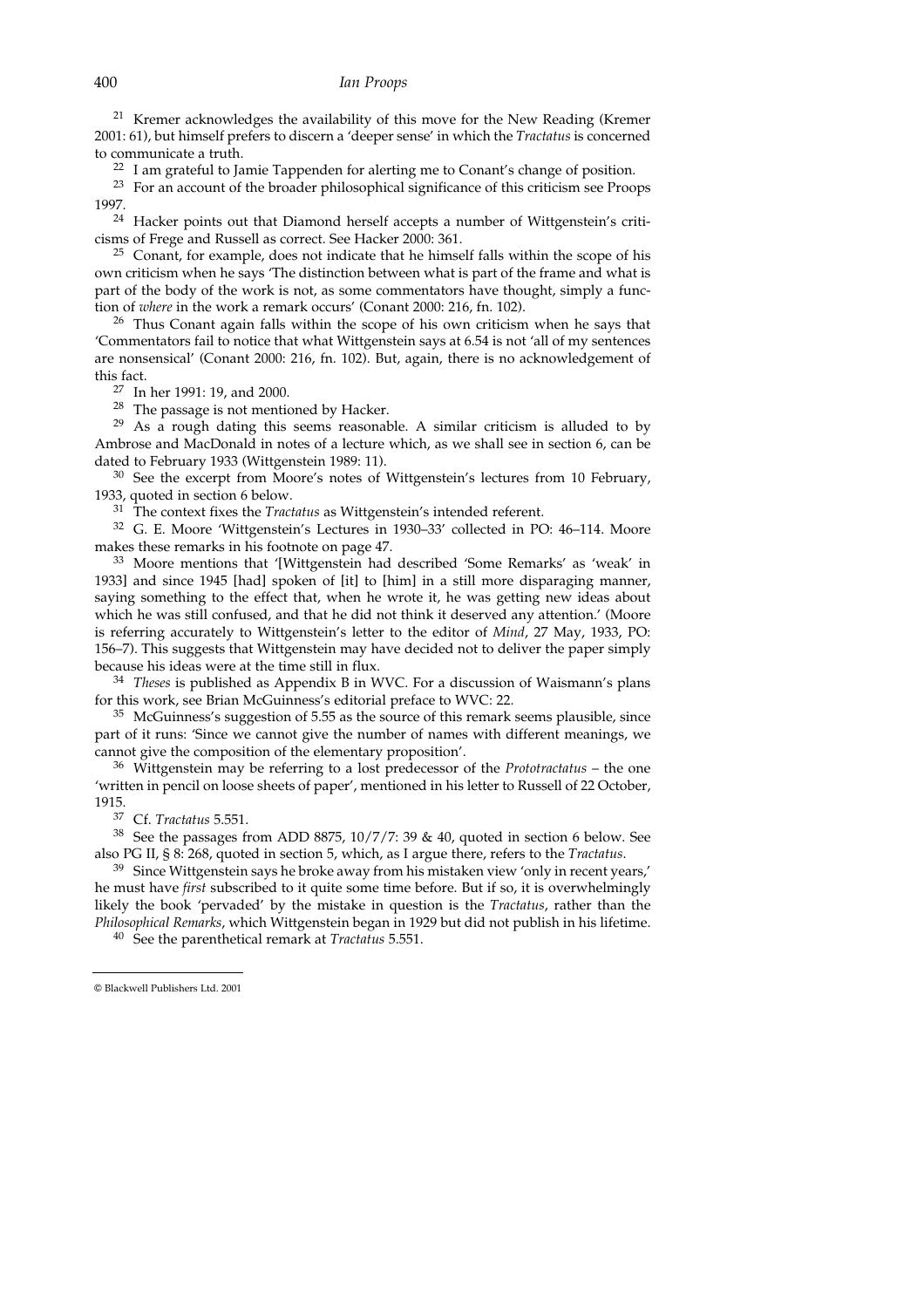<sup>41</sup> Since in order to be semantically simple a name does not have to be simple *simpliciter* (cf. MN: 110), I take it this should read 'names'.

<sup>42</sup> This remark provides some unambiguous support for Peter Hacker's claim that Wittgenstein continued to *adhere* to many of the Tractatus's positions in the years immediately following its publication. See Hacker 2000, *passim*.

<sup>43</sup> Cf. 5. 134.

<sup>44</sup> Wittgenstein introduces this remark two paragraphs after quoting from *Tractatus* 2.1512–2.15121.

<sup>45</sup> Cf. 1.21, 5.1314–5.135, 6.3751.

<sup>46</sup> Wittgenstein must mean that an elementary proposition is one that is shown in the final analysis to contain no logical constants.

<sup>47</sup> Incidentally, Wittgenstein's continued adherence in 1930 to a conception of elementary propositions as the ultimate products of analysis is one thing that may explain his later dissatisfaction with 'Some Remarks'.

<sup>48</sup> PO: 50.

<sup>49</sup> The Roman numerals refer to the various groups of Moore's notes. For details see PO: 50

<sup>50</sup> Cf. 5.553–5.5541.

<sup>51</sup> For further corroboration see Wittgenstein 1989: 11, where similar points are recorded. <sup>52</sup> Cf. NB: 49.

<sup>53</sup> Cambridge University, G. E. Moore Archive, catalogue reference: ADD 8875, 10/7/7. Written at the beginning of this manuscript book, in Moore's hand, is: 'Wittgenstein[:] Mich[aelmas] Term 1932 from Nov[ember] and Lent [Term] (fr[om] 48) to Feb[ruary] 17, 1933'.

<sup>54</sup> The parenthetical remark is in slightly lighter pencil and may be Moore's interpolation.

<sup>55</sup> The annotation '(4.52?)' is added here in parentheses, apparently by Moore.

<sup>56</sup> For one suggestion see 3.24.

<sup>57</sup> Wittgenstein's subsequent dissatisfaction seems to be connected with his rejection of actual infinities. See LK: 119.

<sup>58</sup> I place conjectural decipherings of Moore's handwriting in braces.

<sup>59</sup> Here and in other places where Wittgenstein says 'I and Russell', I have supplied the needed emendation.

 $60$  I take it this is the point that Russell got right.

<sup>61</sup> Floyd 1998: 106, fn. 9. (Floyd's footnote is mis-numbered. It relates to the first sentence of page 87.)

<sup>62</sup> Ibid.

 $63$  Note that Wittgenstein still takes the notion of a 'final analysis' to make sense as late as 1930. See the passage from WVC: 73–74 that I quote in the section on the Waismann notes.

<sup>64</sup> See PO: 87–88, and the passages from pp. 88 and 89–90 of ADD 8875, 10/7/7, quoted in section 6.

<sup>65</sup> For Wittgenstein's early disquiet on this point see *Notebooks*, NB: 61.

<sup>66</sup> This is a thumbnail sketch of the reasoning behind Wittgenstein's position. I intend to elaborate these points in a future paper.

 $67$  See the passages from ADD 8875,  $10/7/7$ : 84 and 89–90, and the related passage from Wittgenstein 1989, quoted above.

<sup>68</sup> I take it that when in his later work Wittgenstein blames our inclination to make certain remarks on our being in the grip of a 'picture', he takes these remarks to be nonsense. Unfortunately, I do not have space to establish this point here.

 $© Blackwell Publishers Ltd. 2001$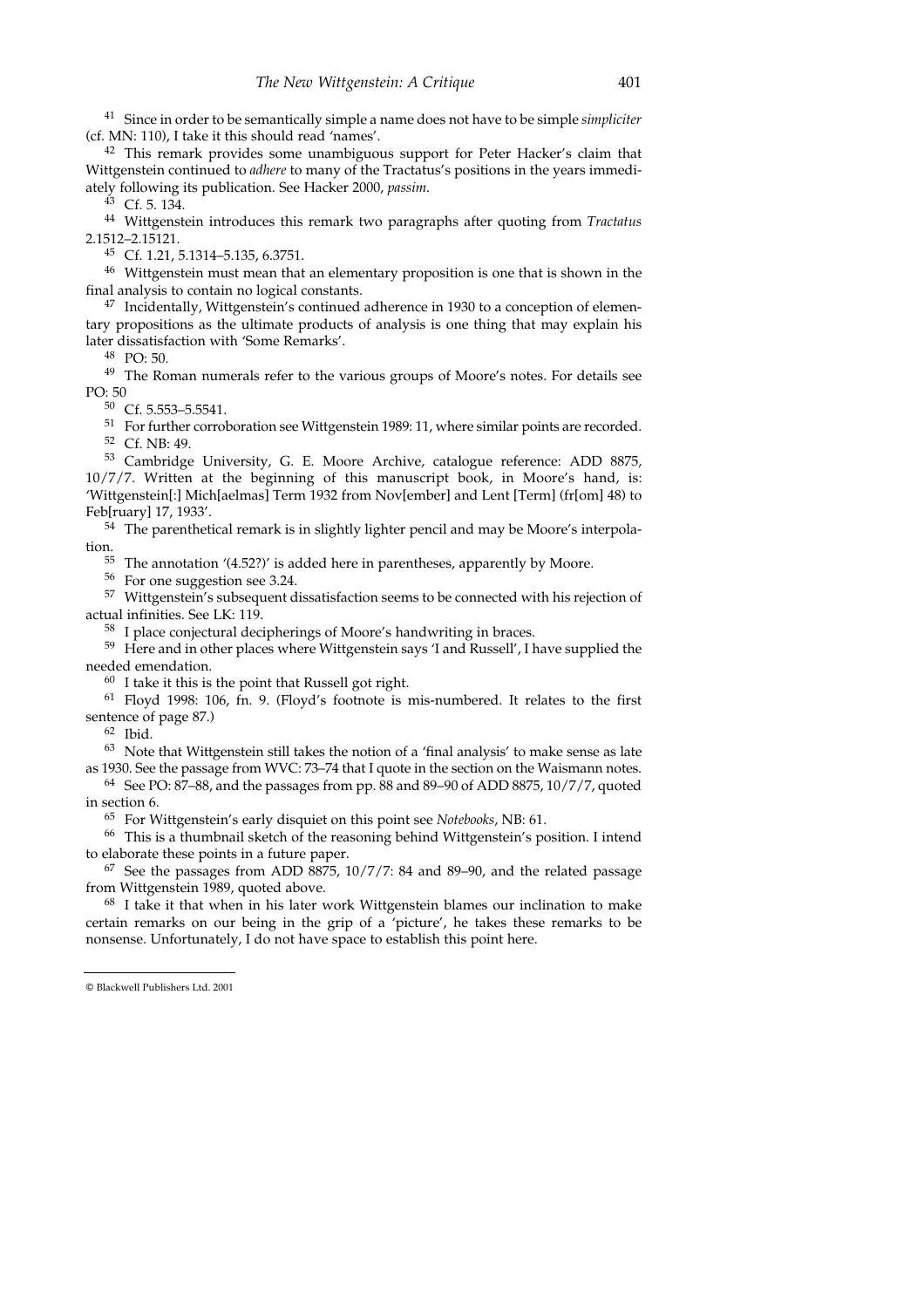$69$  Conant is explicit that he thinks the picture theory is supposed to fall apart in the very attempt to formulate it (Conant 1989a: 274, fn. 16). As we have seen, however, this is one of the views that Wittgenstein later seems to treat as involving a substantive error (cf. PG: 212).

 $70$  I am grateful to Jim Joyce, Stephen Everson, John Koethe, Ian Rumfitt, Sadia Abbas, Adam Morton, Laura Schroeter, Peter Gibbard, Charles Goodman, Thomas Hofweber, Charles Travis and Michael Potter for comments, discussion and encouragement. Special thanks Jamie Tappenden and Peter Sullivan for reading numerous drafts and providing generous comments with each reading. The paper also benefited greatly from the comments of an anonymous referee. My thanks to Ms Kathleen Cann of the Cambridge University Library Manuscripts Department for assistance with Moore's notes. Material from the G. E. Moore archive is quoted with permission of the Syndics of the University of Cambridge. This work was supported by a University of Michigan Rackham Summer Fellowship and Grant.

## **REFERENCES**

## **Abbreviations**

- CL: B. McGuinness and G. H. von Wright. eds. 1995, *Ludwig Wittgenstein Cambridge Letters: Correspondence with Russell, Keynes, Moore, Ramsey and Sraffa*, (Oxford: Blackwell).
- EPB: Wittgenstein, L. 1970 [1969], *Eine Philosophische Betrachtung*, edited by Rush Rhees, in *Ludwig Wittgenstein: Schriften*, 5 (Frankfurt am Main).
- LK: Lee, D. ed. 1989 [1980], *Wittgenstein's Lectures Cambridge, 1930–32, From the notes of John King and Desmond Lee*, Midway Reprint (Chicago: University of Chicago Press).
- LO: Wittgenstein, L. 1973, *Letters to C. K. Ogden with comments on the English Translation of the Tractatus Logico-Philosophicus*, G. H. von Wright, ed. (Oxford: Blackwell/RKP).
- MN: Wittgenstein, L. 'Notes Dictated to G. E. Moore in Norway', in Wittgenstein 1979.
- NB: Wittgenstein, L. 1979 [1981], *Notebooks, 1914–1916*, edited by G. H. von Wright and G. E. M. Anscombe, trans. G. E. M. Anscombe (Oxford: Blackwell).
- PG: Wittgenstein, L. 1974 *Philosophical Grammar*, R Rhees. ed. trans. A. Kenny (Oxford: Basil Blackwell).
- PI: Wittgenstein, L. 1998 [1953], *Philosophical Investigations*, 2nd. edn., trans. G. E. M. Anscombe (Oxford: Blackwell).
- PO: Klagge, J. and A. Nordmann. eds. 1993, *Philosophical Occasions: 1912–1951/Ludwig Wittgenstein* (Indianapolis, IN: Hackett Publishing Co. Inc.).
- RFM: Wittgenstein, L. 1983 [1978], *Remarks on the Foundations of Mathematics*, G. H. von Wright, R. Rhees, G. E. M. Anscombe. eds. G. E. M. Anscombe trans. (Cambridge Mass.: MIT Press).
- RPP: Wittgenstein, L. 1980, *Remarks on the Philosophy of Psychology*, vol. 1, G. E. M. Anscombe, G. H. von Wright. eds. G. E. M. Anscombe trans. (Oxford: Blackwell).
- WVC: Waismann, F. 1979, *Wittgenstein and the Vienna Circle, conversations recorded by Friedrich Waismann*, ed., B. McGuinness, trans. J. Schulte and B. McGuinness (Barnes and Noble Import Division: Harper and Row).

ã Blackwell Publishers Ltd. 2001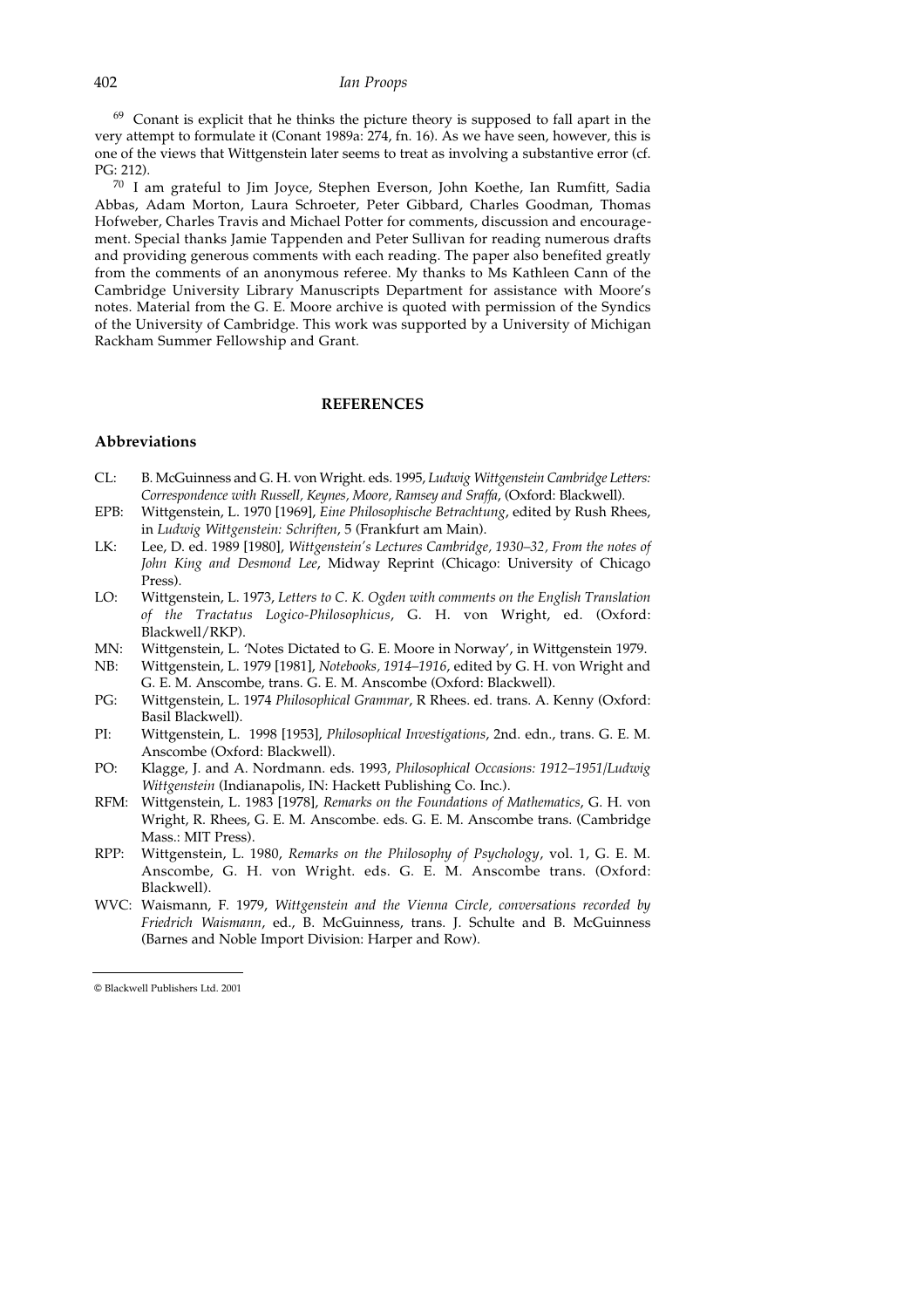## **Works by Wittgenstein**

1929, 'Some Remarks on Logical form,' *Proceedings of the Aristotelian Society*, *Supplementary Volume*, vol. 9, 1929: 162–71.

1970 [1969], *Eine Philosophische Betrachtung*, edited by Rush Rhees, in *Ludwig Wittgenstein: Schriften 5* (Frankfurt am Main).

1971, *Prototractatus: An early version of Tractatus Logico-Philosophicus by Ludwig Wittgenstein*,

B. F. McGuinness, T. Nyberg, and G. H. von Wright. eds. (London: Routledge and Kegan Paul Ltd.).

1973, *Letters to C. K. Ogden with comments on the English Translation of the Tractatus Logico-Philosophicus*, G. H. von Wright. ed. (Oxford: Blackwell/RKP).

1974, *Philosophical Grammar*, R. Rhees. ed. A. Kenny trans. (Oxford: Basil Blackwell).

1979 [1961], *Notebooks, 1914–1916*, edited by G. H. von Wright and G. E. M. Anscombe, trans. G. E. M. Anscombe (Oxford: Blackwell).

1980, *Remarks on the Philosophy of Psychology*, vol. 1, G. E. M. Anscombe, G. H. von Wright eds., G. E. M. Anscombe trans.(Oxford: Blackwell).

1981 [1922], *Tractatus Logico-Philosophicus*, trans. C. K. Ogden (London: Routledge and Kegan Paul Ltd.).

1997 [1961], *Tractatus Logico-Philosophicus*, trans. D. F. Pears and B. McGuinness (London: Routledge and Kegan Paul Ltd., 1961).

1983 [1978], *Remarks on the Foundations of Mathematics*, G. H. von Wright, R. Rhees, G. E. M. Anscombe. eds. G. E. M. Anscombe trans. (Cambridge Mass.: MIT Press).

1989 [1979], *Wittgenstein's Lectures Cambridge, 1932–35, From the Notes of Alice Ambrose and Margaret MacDonald*, Alice Ambrose. ed. Midway reprint (Chicago: University of Chicago Press).

1989 [1980], *Wittgenstein's Lectures Cambridge, 1930(32, From the notes of John King and Desmond Lee*, Desmond Lee. ed. Midway Reprint (Chicago: University of Chicago Press). 1998 [1953], *Philosophical Investigations*, 2nd. edn., trans. G. E. M. Anscombe (Oxford: Blackwell).

## **Works by other authors**

Crary, A. and R. Read. eds. (2000), *The New Wittgenstein* (London: Routledge).

- Cohen T., Guyer, P. and Putnam, H. eds. (1993), *Pursuits of Reason: Essays in Honor of Stanley Cavell* (Lubbock, TX: Texas Tech University Press).
- Conant, J. (1989a), 'Must We Show What We Cannot Say?', in Fleming and Payne 1989: 242–283.
- —— (1989b), 'Throwing Away the Top of the Ladder'. *The Yale Review*, number 79: 328–364.
- —— (1992), 'The Search for Logically Alien Thought: Descartes, Kant, Frege, and the *Tractatus*' *Philosophical Topics*, volume 20, number 1, spring 1992: 115–180.
- —— (1993), 'Kierkegaard, Wittgenstein, and Nonsense,' in Cohen et. al., 1993: 195–224.

—— (1995), 'Putting Two and Two Together: Kierkegaard, Wittgenstein, and the Point of View for Their Work as Authors', in *Philosophy and the Grammar of Religious Belief*, ed. Timothy Tessin and Mario von der Ruhr (London: Macmillan and New York: St. Martin's Press), 248–331.

ã Blackwell Publishers Ltd. 2001